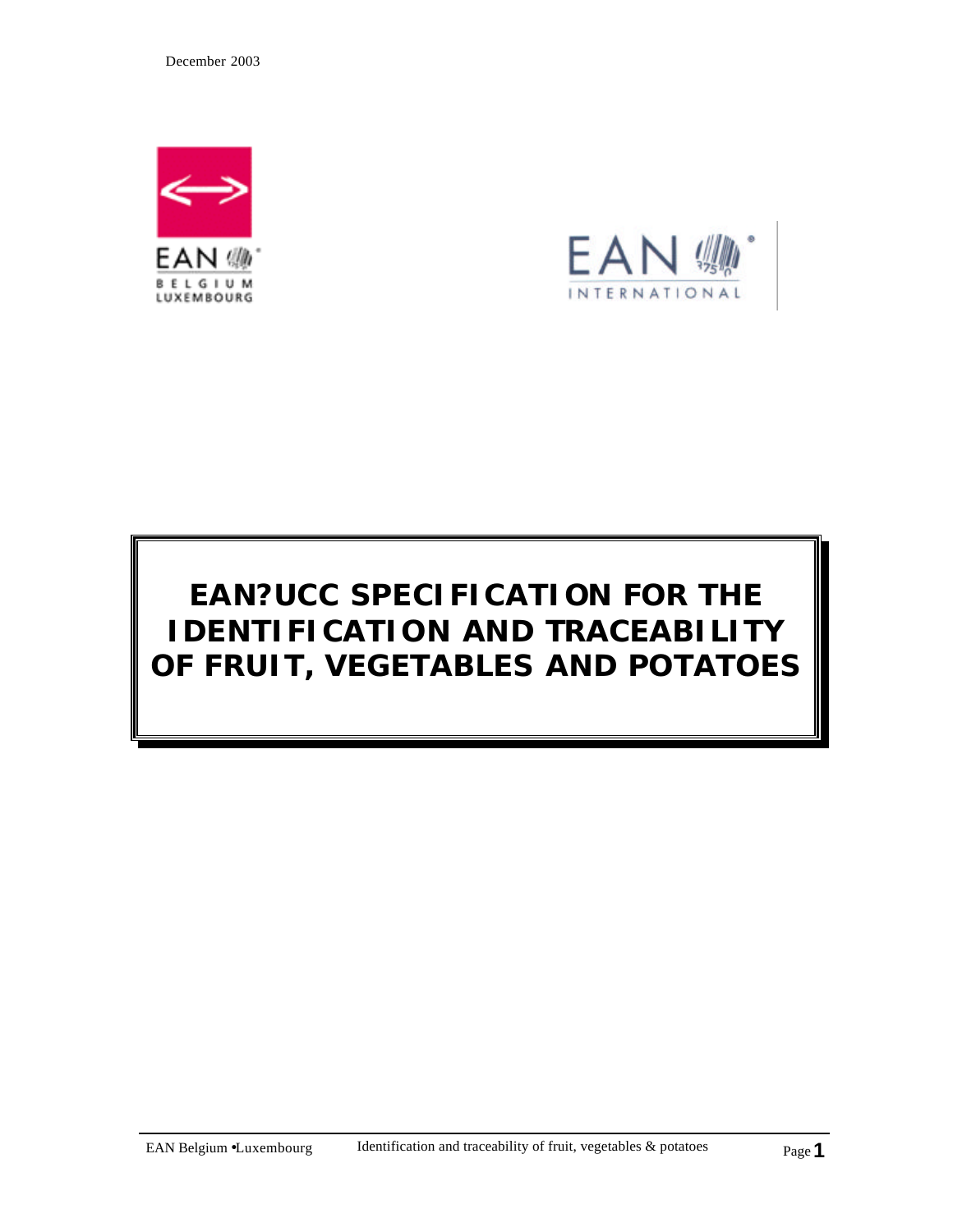# **TABLE OF CONTENTS**

| $\mathbf{1}$   |       |                                                                                            |  |
|----------------|-------|--------------------------------------------------------------------------------------------|--|
| $\overline{2}$ |       |                                                                                            |  |
|                |       |                                                                                            |  |
|                | 2.1   |                                                                                            |  |
|                | 2.1.1 |                                                                                            |  |
|                | 2.1.2 |                                                                                            |  |
|                | 2.2   |                                                                                            |  |
|                | 2.3   |                                                                                            |  |
|                |       |                                                                                            |  |
| 3              |       |                                                                                            |  |
|                | 3.1   | THE AI's IN THE SUPPLY CHAIN OF FRUIT, VEGETABLES AND POTATOES  10                         |  |
|                | 3.2   |                                                                                            |  |
|                | 3.2.1 |                                                                                            |  |
|                | 3.2.2 |                                                                                            |  |
|                | 3.3   |                                                                                            |  |
|                | 3.3.1 |                                                                                            |  |
|                | 3.3.3 |                                                                                            |  |
|                | 3.3.3 |                                                                                            |  |
|                |       |                                                                                            |  |
|                |       |                                                                                            |  |
|                | 3.4   |                                                                                            |  |
|                | 3.4.1 |                                                                                            |  |
|                | 3.4.2 |                                                                                            |  |
|                | 3.4.3 | Recommendations of EAN Belgium •Luxembourg and examples of labels on retail trade items 23 |  |
|                |       |                                                                                            |  |

More information :

#### **EAN Belgium?Luxembourg**

Koningsstraat 29 1000 BRUSSELS Tel:  $02/229.18.80$  $Fax: 02/217.43.47$ E-mail: info@eanbelgilux.be Internet : www.eanbelgilux.be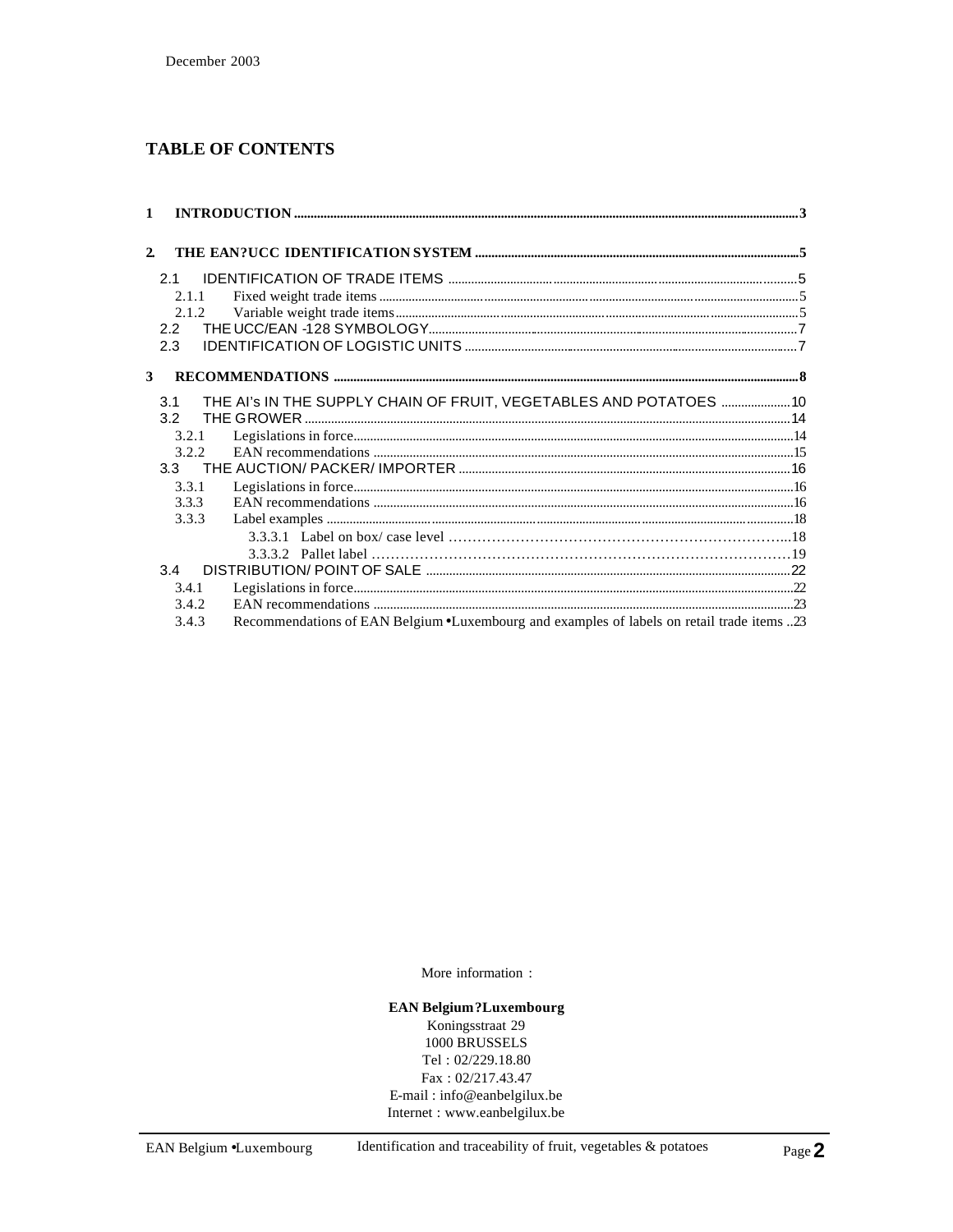# **1 INTRODUCTION**

This document provides a standard solution for the identification and traceability of fruit, vegetables and potatoes so that a fresh and healthy product can be guaranteed to the consumer. The international EAN•UCC identification and communication system is used for this purpose. The use of these standards strengthens the reliability and the velocity of information transfer as to the origin and handling of fruit, vegetables and potatoes. Thus, a more efficient and cost effective supply chain can be developed.

Traceability requires a verifiable method to identify and trace fruit, vegetables and potatoes in all their packing and transport/storage configurations at any point in the supply chain, such as the grower, the packer, the auction, the distribution centre, the retailer, ... . Traceability means that a unique identification number must be assigned to fruit, vegetables and potatoes. Such numbers can be provided by EAN<sup>•</sup>UCC. The aim is to accurately apply and record unique identification numbers so that a link between each point of the processing in the supply chain can be guaranteed.

When defining traceability, the direction in the supply chain must be distinguished.

Tracking (downstream the supply chain) is the ability to follow the path of a product through the supply chain, based on one or more relevant criteria. This is important when it comes to recalls of products which are a threat to human health.

This document focuses on traceability of fruit, vegetables and potatoes downstream the supply chain, specifically from the grower to the point of sale.

Tracing (upstream the supply chain) is the ability to identify the origin and the characteristics of a particular product through of the supply chain, based on one or more relevant criteria. Tracing is especially useful to detect the cause of quality problems, the accuracy of some product characteristics (organic farming, integrated system, ... ) or to check the path the product has followed.

In this case, we will go backwards in the supply chain, starting from the point of sale and ending at grower level (possibly till the field where the fresh products have been grown).

An effective traceability requires that each operator in the supply chain identifies his product in a unique way, and that places of destination and the links between the incoming and outgoing products are also recorded in databases. To make this work, each operator is responsible for the accuracy of information and the availability of these data towards the other partners in the supply chain. The period of availability of these data is further defined in the legislation of the Belgian Federal Agency for the Safety of the Food Chain (see § 3 p.9).

Currently, general legislations on labelling and tracing food exist. In addition, specific legislations on labelling fruit, vegetables and potatoes have been developed. As for the general legislations there is first of all the law of 14 July 1991 of the Belgian Ministry of Economic Affairs concerning trade practices, the obligation of consumer information and protection. This one provides mainly general information on the product name, the composition of the product, product labelling, the name of origin, the obligation to inform the consumer, ...

Furthermore, as general legislation, the European Regulation (EC) 178/2002, article 18 about traceability in matters of food safety, shall be mentioned. This one specifies that food and feed business operators must be able to identify any person by whom they have been supplied/or to which their products have been supplied. To this end, such operators shall have in place systems and procedures which allow for this information to be made available to the competent authorities on demand. This legislation will come into force as from the  $1<sup>st</sup>$  of January 2005.

 As for the specific legislations, the European Regulation (EC) 2200/96 on the common organization of the market in fruit and vegetables, has to be applied. It provides an overview of classification rules by category, calibration rules, rules concerning the presentation and labelling of fresh fruit and vegetables. This Regulation takes into account the UN/ECE standards. In addition to the above Regulation, the European Regulation (EC) 1148/2001 about checks on conformity to the marketing standards applicable to fresh fruit and vegetables, was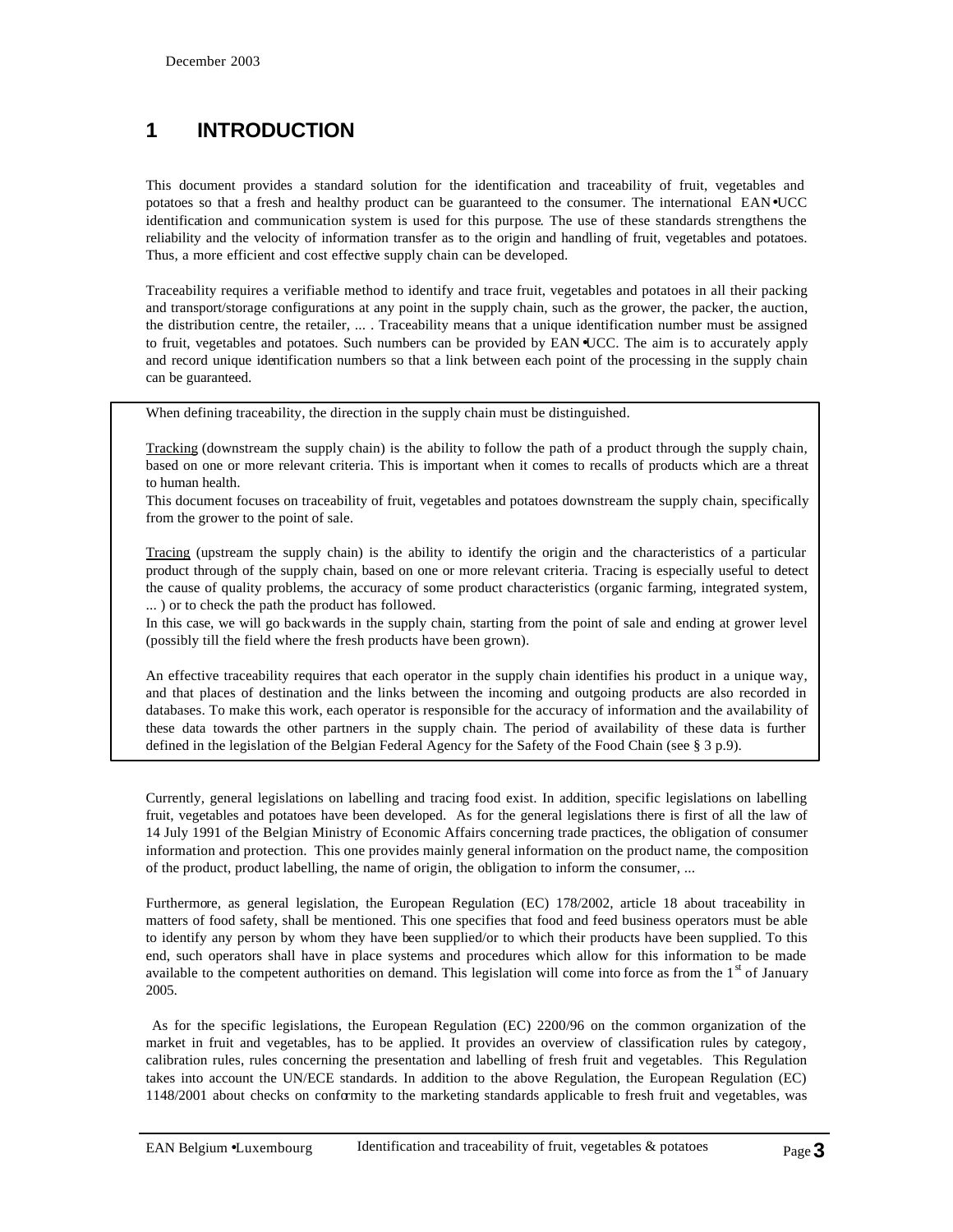established. The latter was developed to control the predefined standards for fruit and vegetables, with the exception of controls on products at the retail point of sale for the end consumer.

Specifically for potatoes, guidelines have been established in the Belgian Royal Decree of 30/11/1999 related to the commerce in early potatoes and ware potatoes. The standards defined in this legislation rely on the UN/ECE standards.

Furthermore, the Belgian Federal Agency for the Safety of the Food Chain published the Royal Decree of 14/11/2003 concerning auto control, notification duty and traceability in the supply chain (published on 12/12/2003). This legislation specifies that a uni que approval number will be assigned to each active business operator in the food sector so that each operator in the food chain can be identified and registered in a unique way. Possibly the cross-point bank number will be used as approval number. For the moment, this has not been decided yet. EAN Belgium•Luxembourg will follow up further developments in this area and will include it, where needed, in this EAN•UCC specification (see § 3 and § 3.1 note AI 703X p. 11-12).

This document also takes into account all legal prescriptions related to specific products, such as the Royal Decree of 22/10/1996 for the integrated seed fruit production in Belgium, the « Terra Nostra » specification for potatoes established by Orpah and other specifications established by VBT (Belgian Association of Auctions) and auctions for fruit and vegetables.

Automatic data capture solutions (symbol marking), the roll-out of databases, EDI solutions, … are preferred tools to provide controlling authorities with the necessary information for the traceability of fruit, vegetables and potatoes in food safety matters.

This document will mainly focus on :

- Each information transfer between involved partners, starting from the grower and ending at retail.
- Fresh products in each phase of the supply chain : pallets, cases or boxes pre-packed fruit and vegetables, cases or palloxes with potatoes, pre-packed retail trade items.

The use of the EAN•UCC system in the supply chain of fruit, vegetables and potatoes is based upon the «General EAN •UCC Specifications » and the « Fresh Produce Traceability Guidelines » of EAN International. They are recommended by the UN/ECE (United Nations Economic Commission for Europe) which closely cooperates with EAN International.

Adoption of this document is voluntary.

#### Have contributed to the roll-out of this document :

This document has been published by EAN Belgium•Luxembourg in collaboration with :

Users :

CARREFOUR COLRUYT DELHAIZE GROUP MAKRO **MATCH** 

Federations :

FEDIS VBT (Belgian Association of Auctions) NUBELT/ BELGAPOM NUFEG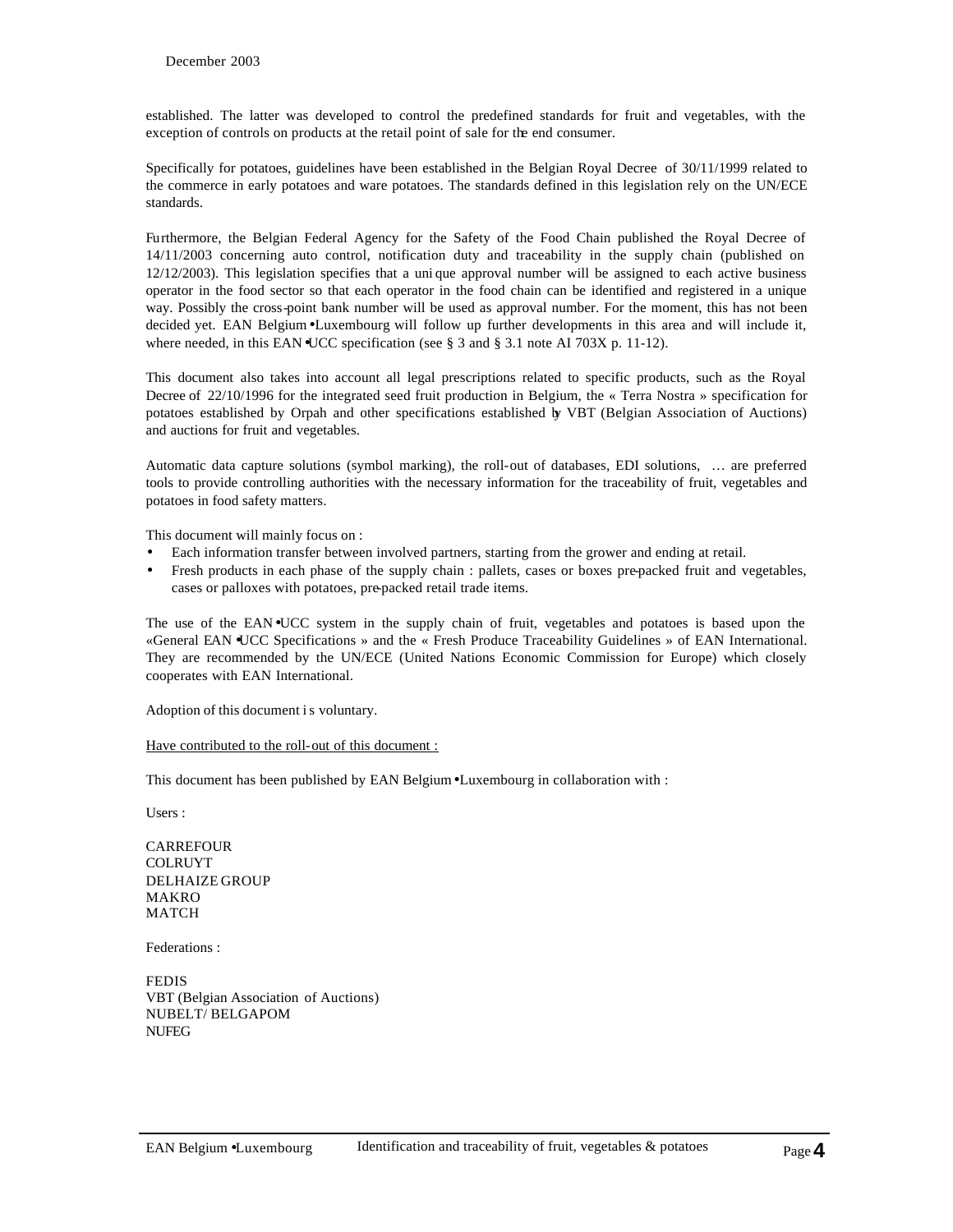# **2. THE EAN?UCC IDENTIFICATION SYSTEM**

Bar codes carry data. They are used in the EAN•UCC system to encode relevant product or service information in each stage of the supply chain.

# *2.1 IDENTIFICATION OF TRADE ITEMS*

Generally, a unique and international EAN•UCC number is assigned to each trade item (e.g. a grape of FLANDRIA tomatoes on a film wrapped tray intended for the point of sale) or to a standard grouping of trade items (e.g. a pallet with several cases of FLANDRIA tomatoes transferred from the storage location to the retail outlet). This number is known as the GTIN (Global Trade Item Number). The GTIN doesn't contain any product information; it is simply an identification number that can be used as a key to access information stored in databases.

There are four GTIN data structures available for the identification of trade items : EAN/UCC-14, EAN/UCC-13, UCC-12 and EAN/UCC-8. The choice of the data structure depends on the kind of product and the kind of application used.

#### 2.1.1 Fixed weight trade items

Trade partners consider most packages of fruit, vegetables and potatoes with a more or less constant weight as units with a "fixed weight". This can be the case for retail trade items (e.g. a little tray with 2 mangos organically farmed), a bag of early potatoes Terra Nostra of 5 kg), products sold by the piece (1 melon organically farmed) a standard grouping of items (e.g. a tray with 6 boxes of ELSANTA strawberries of 500 gr.).

Fixed weight trade iems are identified with an EAN/UCC-13 number (or possibly with an EAN/UCC-14 number in case of a standard grouping of items). An example of a GTIN in EAN/UCC-13 format :



ÿ *5412345 = EAN/UCC company prefix (in this example assigned by EAN Belgium ·Luxembourg)*

ÿ *00001 = article number assigned by the company*

ÿ *3 = check digit*

*Note :* In this example the company prefix has 7 digits. If the prefix contains 8 or 9 digits (depending on the identification needs of the company), the article number will have a length of respectively 4 or 3 digits.

#### 2.1.2 Variable weight trade items

Variable weight trade items are units that may be sold, ordered or produced in quantities which can vary continuously.

Variable weight trade items, with the exception of retail trade items, are identified with an EAN/UCC-14 number, where the 'indicator' (first digit at the left) has the value **9**. This EAN/UCC-14 number must always be completed with a quantity.

When several non retail variable measure trade items exist for a specific retail variable measure trade item, each one must be allocated its own GTIN starting with a 9.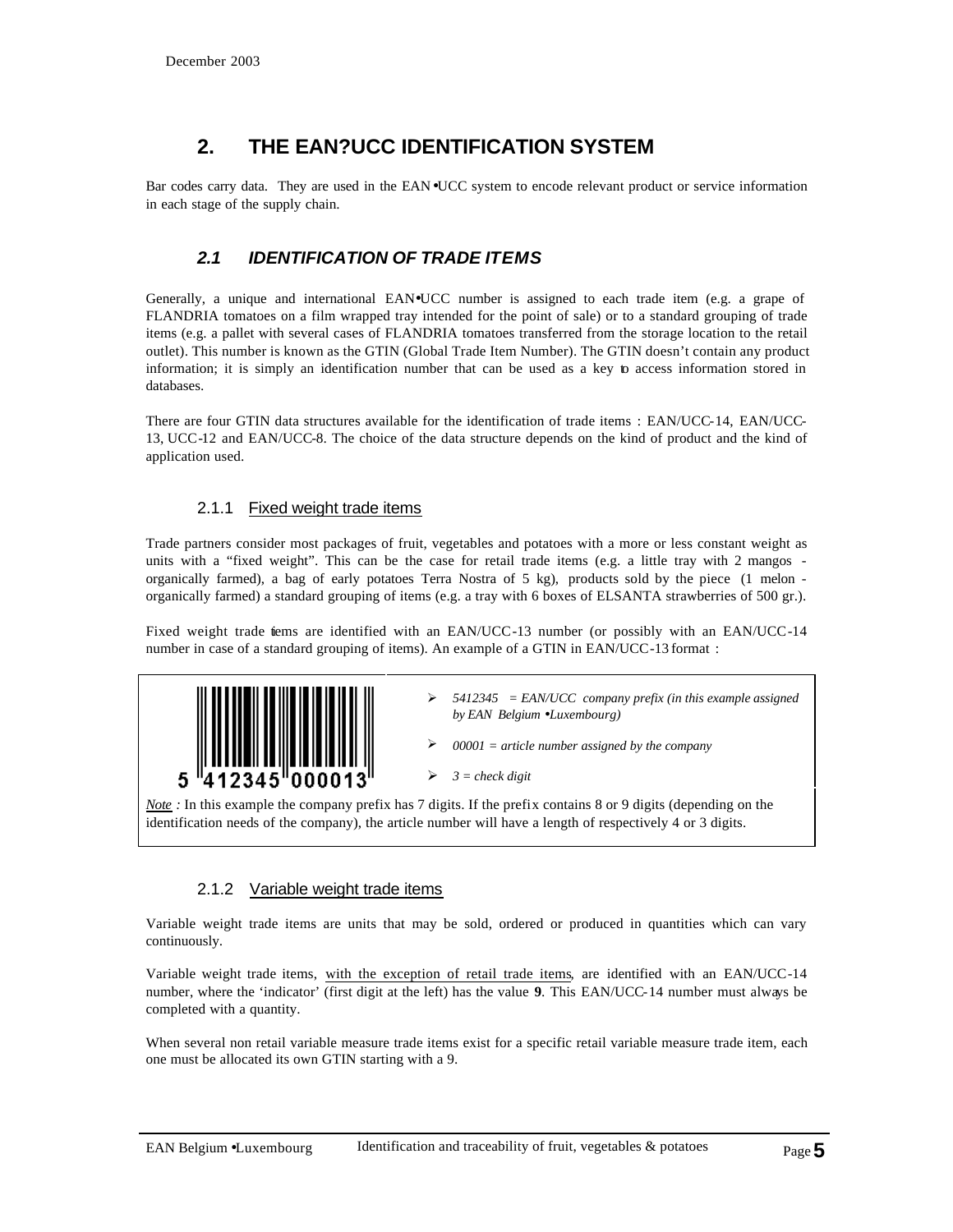For this application, members of EAN Belgium •Luxembourg use the GTIN in EAN/UCC-14 format as follows:

| Indicator | EAN/UCC company prefix | Article number | Check digit |
|-----------|------------------------|----------------|-------------|
|           | 54 M M M M M           | A A A A A      |             |
| or        | 54 M M M M M M         | A A A A        |             |
| or        | 54 M M M M M M M       | ААА            |             |

In EDI messages and in the CDB (Central Data Bank) variable weight trade items are always identified with an EAN/UCC-14 number.

For variable weight retail trade items the price or weight is always encoded in the bar code for scanning at the point of sale. This solution is purely national.

For pre-packed products carrying the brand name of the manufacturer, the following numbering structures are to be used to indicate the price:

| Prefix | National article number<br>assigned by EAN<br>Belgium • Luxembourg | Price in euro<br>(2 decimals) | Check digit |
|--------|--------------------------------------------------------------------|-------------------------------|-------------|
| 295    | A A A A A                                                          | EEEE                          |             |
| 296    | A A A A                                                            | EEEEE                         |             |

Prefix 295 is used to indicate a price until 99,99 euro, prefix 296 for a price until 999,99 euro. To encode the weight, the manufacturer uses the following numbering structure :

| Prefix | National article number | Weight       | Check digit |
|--------|-------------------------|--------------|-------------|
|        | assigned by EAN         | (3 decimals) |             |
|        | Belgium • Luxembourg    |              |             |
|        | A A A A A               | 00000        |             |

Pre-packed products carrying the brand name of the distributor (private label) or products packed in the store, will be identified by the distributor himself. Therefore he can use prefix 02 in a fixed numbering structure.

| Prefix | Article number<br>assigned by the distributor | $\cap$            | Price in euro<br>(2 decimals) | Check digit |
|--------|-----------------------------------------------|-------------------|-------------------------------|-------------|
|        | $\Delta$<br>$\Delta$                          | $\mathbf{D}$<br>◡ | EEEEE                         |             |

\* Price Check digit (CP) : printer and weighing machine manufacturers know the calculating algorithm

If the distributor prefers to use another structure than the one mentioned above, prefixes 20 till 27 can be used for this purpose (see § 3.4.3).

For retail trade items the bar code to be used is EAN-13 (or possibly UPC-A), the only bar code that can be read by point -of-sale scanners.

*Example*: (variable measure retail trade item)

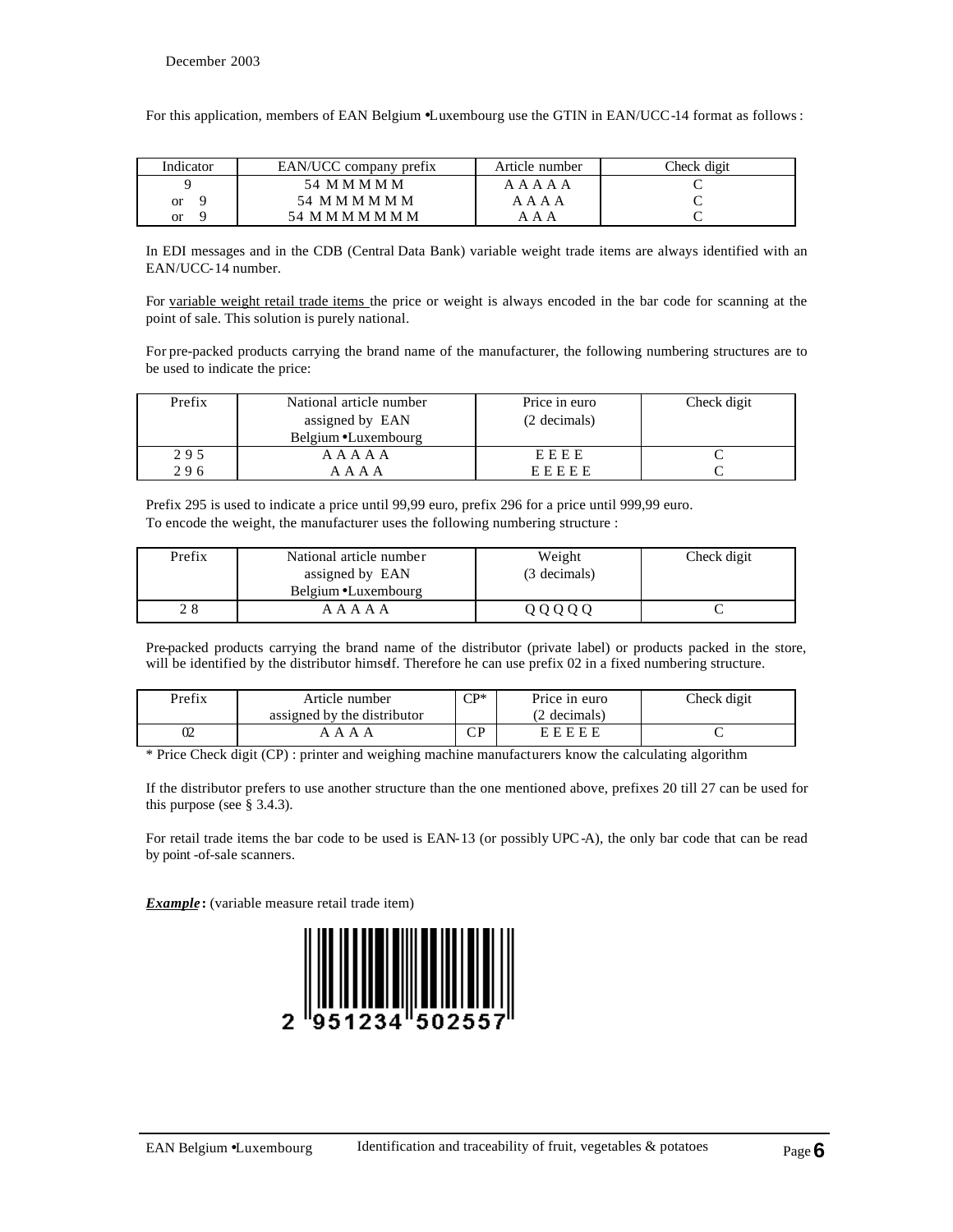# *2.2 THE UCC/EAN-128 SYMBOLOGY*

As mentioned above, the GTIN doesn't contain any specific product information. However, additional product information may also be required, for example the lot number, weight or packaging date. Within the supply chain of fruit, vegetables and potatoes the UCC/EAN-128 symbology can be used to encode data additional to the product identification (GTIN). Examples of these are palletisation date, national approval number of the producer and net weight. The EAN•UCC Application Identifiers (AI) are mandatory when using the UCC/EAN-128 symbology. An AI is a prefix used to define the meaning and format of the data encoded in the data element that follows.

*Example:* (fixed measure trade item)



(01) 05425004000044 (13)021007 (7030) 0564607710013

- $\blacksquare$  AI (01) is the GTIN
- AI (13) is the packaging date, here 7 October 2002
- ß AI (7030) is the national approval number of the grower (see § 3.1 p. 11-12, note on AI 703X)

EAN•UCC defines the meaning of each AI. These AI's can be used in various applications and sectors.

# *2.3 IDENTIFICATION OF LOGISTIC UNITS*

A logistic unit is an item of any composition established for transport and/or storage that need to be managed through the supply chain. Tracking and tracing of logistic units in the supply chain is one of the main applications of the EAN•UCC system. Therefore logistic units need to be identified by a Serial Shipping Contain er Code or SSCC. In combination with the EDI despatch advice (delivery note), a quick and correct reception of products becomes possible. Furthermore, all information related to a logistic unit, i.e. approval number, GTIN(s), packaging date, etc., can be transmitted via EDI with the SSCC as reference. Thus, the SSCC is the preferred tool for traceability purposes.

The SSCC is a unique 18 digit EAN•UCC number identifying the logistic unit, which is carrying this number. The SSCC is used with the UCC/EAN-128 symbology. The AI for the SSCC, is "00".

*Example:* 



- $\geq 1$  = Extension digit, extension of the item reference (possible values from 0 to 9)
- ÿ 54123456 = EAN/UCC company prefix (in the assumption of an 8 digit company prefix)
- $00001234$  = Item reference
- $5$  = Check digit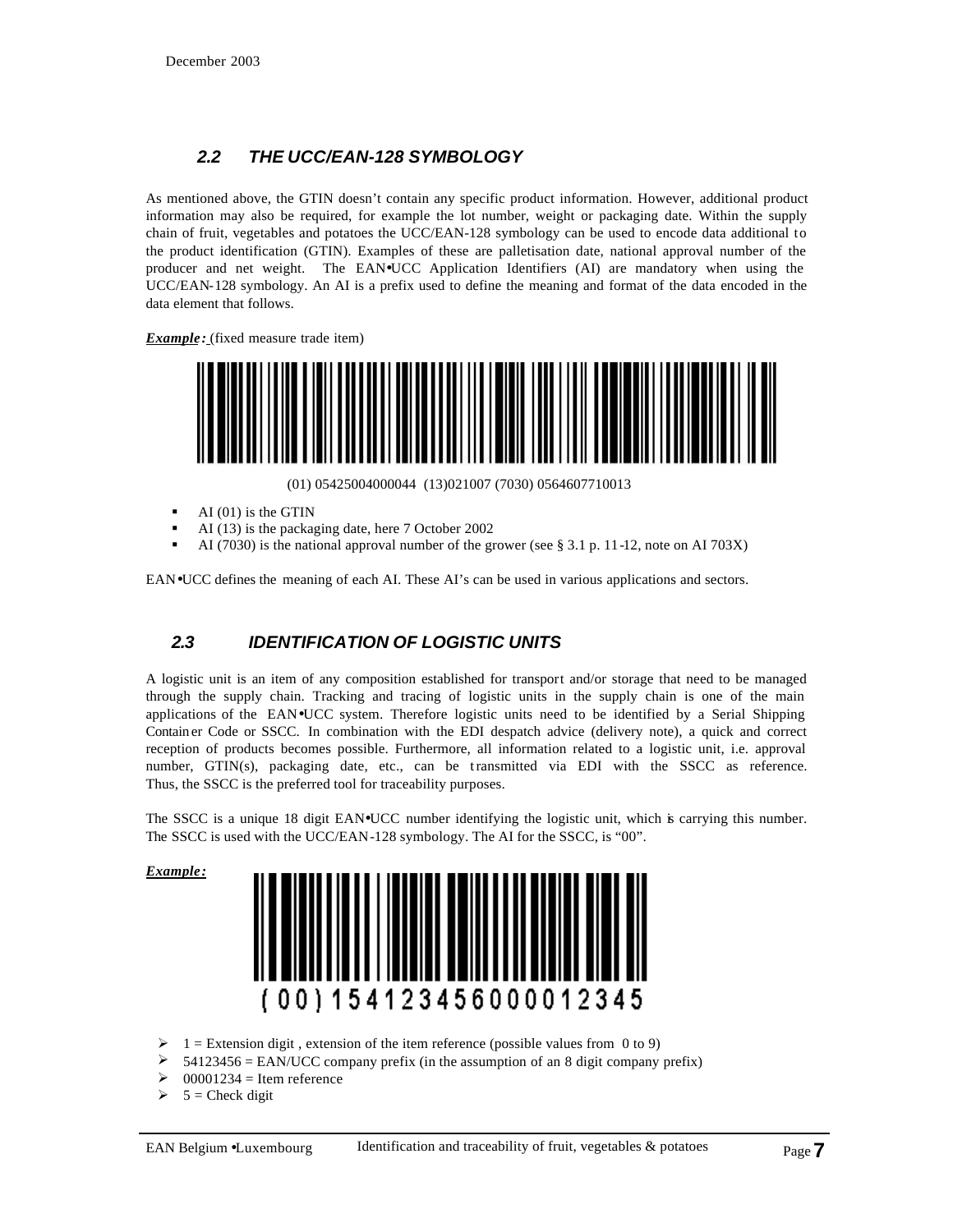# **3 RECOMMENDATIONS**

This chapter examines each stage of the supply chain of fruit, vegetables and potatoes and explains how the EAN•UCC system is implemented in accordance with existing legislations. The following legislations have been taken into account : the UN/ECE guidelines, the Regulations (EC) 2200/96 and (EC) 1148/2001 for fresh fruit and vegetables, the Royal Decree of 30/11/99 for early potatoes and ware potatoes, the Regulation (EC) 178/2002 concerning procedures and requirements in matters of food safety and the Belgian law of 14 July 1991 on trade practices, the obligation of consumer information and protection. Furthermore, the Royal Decree of 14/11/2003 of the Belgian Federal Agency for the Safety of the Food Chain has also been taken into account (published on 12/12/2003).

The Royal Decree of the Belgian Federal Agency for the Safety of the Food Chain claims that each business partner in the food chain – for fruit, vegetables and potatoes each processor mentioned in this document - shall have in place systems and procedures as from the  $1<sup>st</sup>$  of January 2005 to register the following data :

 $\triangleright$  Incoming register

- Nature of the incoming product
- Identification of this product
- Quantity of this product
- Date of reception
- Identification of the supplier
- Other data prescribed by the ministry

#### $\triangleright$  Outgoing register

- Nature of the outgoing product
- Identification of this product
- Quantity of this product
- Delivery date
- Identification of the client
- Other data prescribed by the ministry

Furthermore, a link must be guaranteed between the incoming and outgoing products. These registered data must be available and saved during the durability period of the product plus 2 years or, in the absence of a durability period, during minimum 2 years. For primary production (grower level) the information must be saved during 5 years.

All participants in the supply chain should take individual responsibility in providing bar codes with the right information, and must ensure that secure, accurate recording systems for that information are maintained.

The information contained in this chapter is summarised in the table on page 9. It gives an overview of the information transfer via the EAN•UCC system through of the supply chain. All the Application Identifiers and data that can be used on the labels, are listed in this table.

The data translated in bar codes must be in accordance with the human readable data on the label.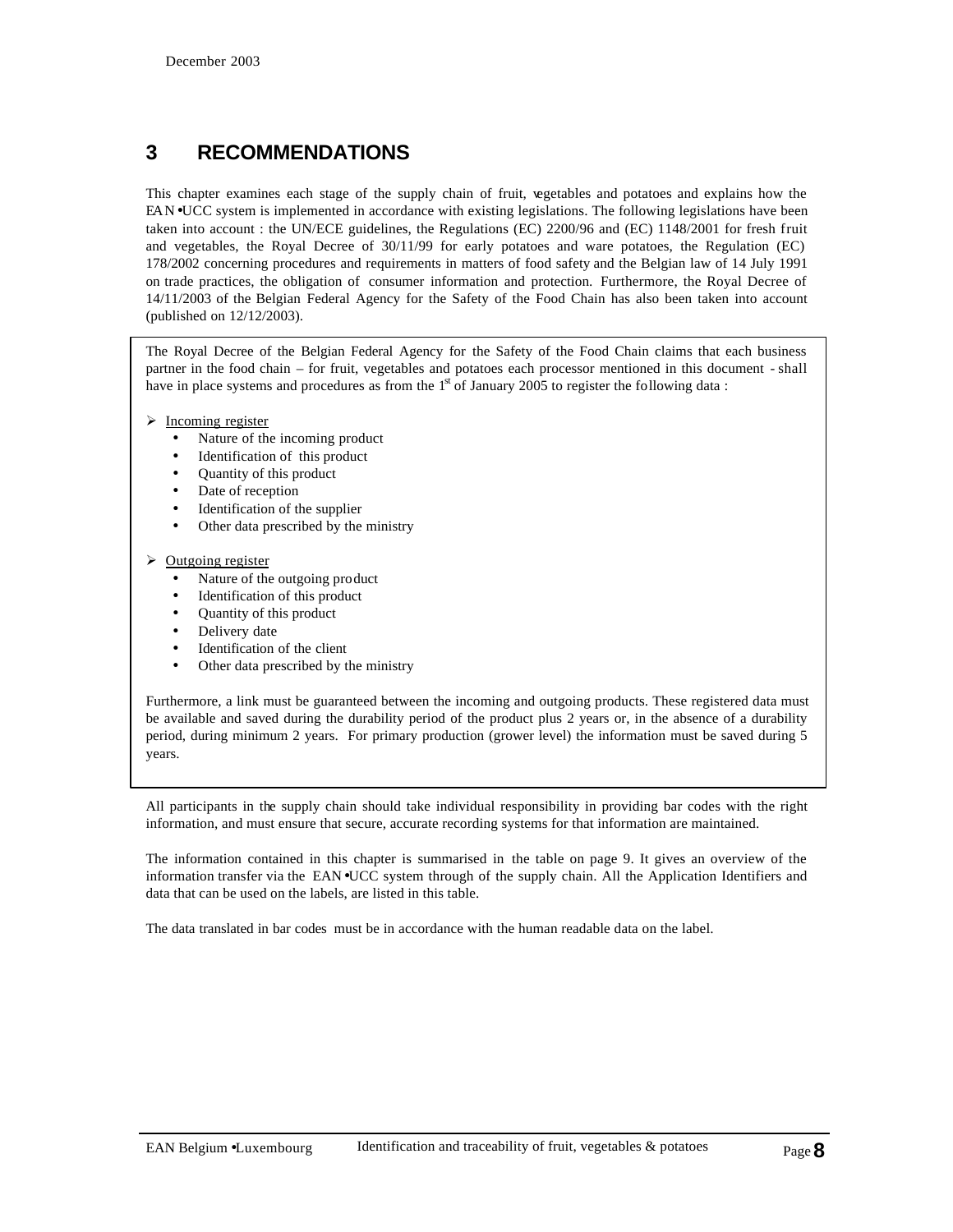| Overview of the information transfer when labelling fruit, vegetables and potatoes                                                                                                                                                                                                                                                                                                                                                                                                                                                                                                                                                                                                                                                                                                                                                                                                                                                                                                                  |                                                                                                                                                                                                                                                                                                                                                                                                                                                                                                                                                                                                                                                                                                                                                                 |                                                                                                                                                                                                                                                                                                                                           |  |  |
|-----------------------------------------------------------------------------------------------------------------------------------------------------------------------------------------------------------------------------------------------------------------------------------------------------------------------------------------------------------------------------------------------------------------------------------------------------------------------------------------------------------------------------------------------------------------------------------------------------------------------------------------------------------------------------------------------------------------------------------------------------------------------------------------------------------------------------------------------------------------------------------------------------------------------------------------------------------------------------------------------------|-----------------------------------------------------------------------------------------------------------------------------------------------------------------------------------------------------------------------------------------------------------------------------------------------------------------------------------------------------------------------------------------------------------------------------------------------------------------------------------------------------------------------------------------------------------------------------------------------------------------------------------------------------------------------------------------------------------------------------------------------------------------|-------------------------------------------------------------------------------------------------------------------------------------------------------------------------------------------------------------------------------------------------------------------------------------------------------------------------------------------|--|--|
| <b>GROWER</b>                                                                                                                                                                                                                                                                                                                                                                                                                                                                                                                                                                                                                                                                                                                                                                                                                                                                                                                                                                                       | AUCTION/PACKER/IMPORTER                                                                                                                                                                                                                                                                                                                                                                                                                                                                                                                                                                                                                                                                                                                                         | <b>DISTRIBUTION/ RETAIL</b>                                                                                                                                                                                                                                                                                                               |  |  |
|                                                                                                                                                                                                                                                                                                                                                                                                                                                                                                                                                                                                                                                                                                                                                                                                                                                                                                                                                                                                     |                                                                                                                                                                                                                                                                                                                                                                                                                                                                                                                                                                                                                                                                                                                                                                 |                                                                                                                                                                                                                                                                                                                                           |  |  |
| Box/case label                                                                                                                                                                                                                                                                                                                                                                                                                                                                                                                                                                                                                                                                                                                                                                                                                                                                                                                                                                                      | Pallet label                                                                                                                                                                                                                                                                                                                                                                                                                                                                                                                                                                                                                                                                                                                                                    | Label on retail trade items                                                                                                                                                                                                                                                                                                               |  |  |
| $\rightarrow$ see 3.2.2 or 3.3.3.1<br>Bar code: UCC/EAN-128                                                                                                                                                                                                                                                                                                                                                                                                                                                                                                                                                                                                                                                                                                                                                                                                                                                                                                                                         | $\rightarrow$ see 3.3.3.2                                                                                                                                                                                                                                                                                                                                                                                                                                                                                                                                                                                                                                                                                                                                       | $\rightarrow$ see 3.4.3<br>Bar code: EAN-13                                                                                                                                                                                                                                                                                               |  |  |
| Symbol marking at box/case level is optional and in agreement<br>with the client-distributor.<br>! UCC/EAN-128<br><b>ACCOMPANYING</b><br>$\mathbf{A}$ (01) : GTIN of the product $^1$<br><b>DOCUMENT POTATOES/</b><br>$AI(7030)$ : grower identification or AI $(412)$ : supplier /<br>FRUIT and VEGETABLES<br>importer identification<br>(vegetable or fruit)<br>AI (10) : lot number $2$<br>register, field-paper<br>$AI(11)$ : harvest date (optional)<br>$AI(251)$ : field number (optional)<br>$potatoes$ ,)<br>AI (422): country of origin (if not from Belgium)<br>info:<br>$\blacktriangleright$ grower<br>In human readable on cards/labels:<br>identification<br>(Approval) number of the grower/ grader/ packer<br>$\triangleright$ field number<br>Product name, variety or t rade type<br>$\triangleright$ organic or chemical<br>Class/category<br>Size<br>crop protection<br>Net weight<br>$\blacktriangleright$<br>Country of origin<br>Lot number $2$<br>Packaging date (optional) | UCC/EAN-128:<br>AI (00): SSCC<br>AI (13) : palletisation date<br>AI (02) : GTIN of the trade item contained (only for<br>uniform mono- and multi-lot pallets)<br>$AI(30)$ : variable count<br>AI (37): number of trade items contained (only for<br>uniform mono- and multi-lot pallets)<br>$AI(310X)$ : net weight<br>AI (703X) or AI (412) : grower/ supplier/ importer -<br>operator identification <sup>4</sup><br>AI (422): country of origin (if not from Belgium)<br>In human readable on pallet level :<br>Number of the grower/ packer <sup>3</sup><br>Approval number of the grader/packer - operator<br>Product name, variety or trade type<br>Class/category<br><b>Size</b><br>Net weight<br>Country of origin<br>Palletisation date<br><b>SSCC</b> | Human readable :<br>(Approval) number of the grower/grader/packer -operator<br>Product name, variety or trade type<br>Class (not used for potatoes)<br><b>Size</b><br>Net weight<br>Country of origin<br>Packaging date (optional)<br>Lot number or SSCC <sup>2</sup><br>EAN-13 = the key to the article database at the<br>point of sale |  |  |

The encode the GTIN on fixed measure cases, it's also possible to use the EAN-13 bar code (see § 3.3.3.1)

<sup>2</sup> To guarantee traceability, the combination lot number - grower identification, or the SSCC, or the combination grower number - GTIN – packaging date is required (see note § 3.3.3 p.17)

<sup>3</sup> The number of the grower/packer on the label is only for uniform mono- and multi-lot pallets and only for specific products (Flandria, Eurep-gap, ...)

4 On uniform mono- and multi-lot pallets use : AI 7030 (or AI 412); on mixed pallets : use AI 7031-9 (or AI 412). (see note on AI 703X/AI 412 p. 11-12)

F **In practice the delimitation between the phases "grower" and "auction/ packer/importer" may be difficult to define! Some growers will do the sorting, packaging and labelling themselves. If the grower delivers his products directly to the point of sale, only the label on point-of-sale level is required.**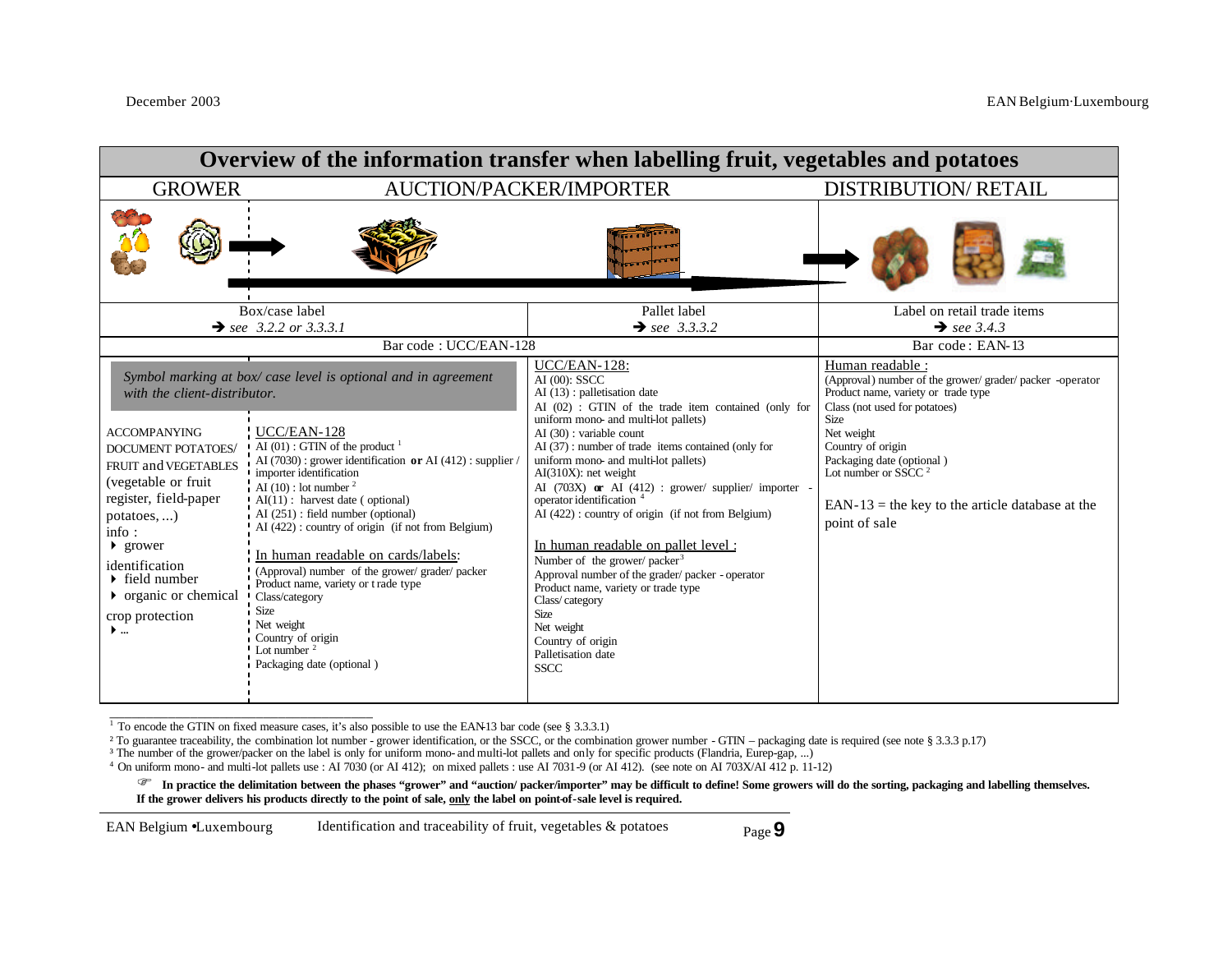## *3.1 THE AI's IN THE SUPPLY CHAIN OF FRUIT, VEGETABLES AND POTATOES*

The AI's recommended by EAN International and EAN Belgium •Luxembourg for fruit, vegetables and potatoes are :

| ${\bf AI}$      | <b>Definition</b>                                                | Data title                                              | <b>Format AI</b> | Format<br>data             | Meaning in the chain of<br>fruit, vegetables and<br>potatoes                        | FNC <sub>1</sub><br>$(^{**})$ |
|-----------------|------------------------------------------------------------------|---------------------------------------------------------|------------------|----------------------------|-------------------------------------------------------------------------------------|-------------------------------|
| 00 <sup>1</sup> | Serial Shipping Container<br>Code (SSCC)                         | <b>SSCC</b>                                             | n2               | n18                        | <b>SSCC</b>                                                                         |                               |
| 01              | Global Trade Item Number                                         | <b>GTIN</b>                                             | n2               | n14                        | GTN                                                                                 |                               |
| 02              | GTIN of trade item contained<br>in a logistic unit               | <b>CONTENT</b>                                          | n2               | n14                        | GTIN of the trade item<br>contain ed                                                |                               |
| 10              | Lot number                                                       | <b>BATCH</b>                                            | n2               | an.20                      | Lot number                                                                          | ✓                             |
| 11              | Production date                                                  | PROD DATE                                               | n2               | n6<br><b>(YYMM)</b><br>DD) | Harvest date                                                                        |                               |
| 13              | Packaging date                                                   | PACK DATE                                               | n2               | nб<br><b>(YYMM)</b><br>DD) | Palletisation/packaging date                                                        |                               |
| 15              | Best before date                                                 | <b>BEST BEFORE</b>                                      | n2               | nб<br><b>(YYMM)</b><br>DD) | Best before date                                                                    |                               |
| 251             | Reference to the source                                          | <b>REFERENCE</b><br><b>TO SOURCE</b><br><b>ENTITY</b>   | n <sub>3</sub>   | an.30                      | Field number                                                                        | ✓                             |
| 30              | Variable count *                                                 | <b>VAR. COUNT</b>                                       | n2               | n.8                        | Variable count                                                                      | ✓                             |
| 310X            | Net weight                                                       | <b>NET WEIGHT</b>                                       | n4               | n6                         | Net weight of the product<br>(see note p.11)                                        |                               |
| 330X            | Gross weight                                                     | <b>GROSS</b><br><b>WEIGHT</b>                           | n4               | n6                         | Gross weight of the product                                                         |                               |
| 37              | Count of trade items contained<br>in a logistic unit             | <b>COUNT</b>                                            | n2               | n.8                        | Count of trade items contained                                                      | ✓                             |
| 422             | Country of origin                                                | ORIGIN                                                  | n <sup>3</sup>   | n <sub>3</sub>             | Country of origin (country<br>where the product was grown)                          | ✓                             |
| 412             | Purchased from (GLN)                                             | <b>PURCHASED</b><br><b>FROM</b>                         | n3               | n13                        |                                                                                     |                               |
| 703X            | ISO country code plus the<br>approval number of the<br>processor | <b>APPROVAL</b><br><b>NUMBER OF</b><br><b>PROCESSOR</b> | n4               | $n3+an.$<br>27             | Producer/ auction/ packer/<br>grader/importer identification<br>(see note $p. 11$ ) | ✓                             |
| $90 - 99$       | Internal applications                                            | <b>INTERNAL</b>                                         | n2               | an $.30$                   | Internal or national applications                                                   | ✓                             |

Abbreviations :

n : numeric digit

an : alphanumeric character

n2 : field of 2 numeric digits an..27 : field that may contain up to 27 alphanumeric characters

\* AI (30) is used to complete the identification of a variable measure trade item. It contains the number of items contained in such a unit and, therefore, should never applied in isolation. For fruit, vegetables and potatoes, it can only be used on pallets, or possibly on cases or boxes having a variable weight. However, in practice we notice that most of the boxes and cases have a fixed weight and pallets are a multitude of those boxes/cases.

\*\* In a UCC/EAN-128 bar code this data element must be followed by a FNC 1 separator character, unless this element is the last one in the bar code.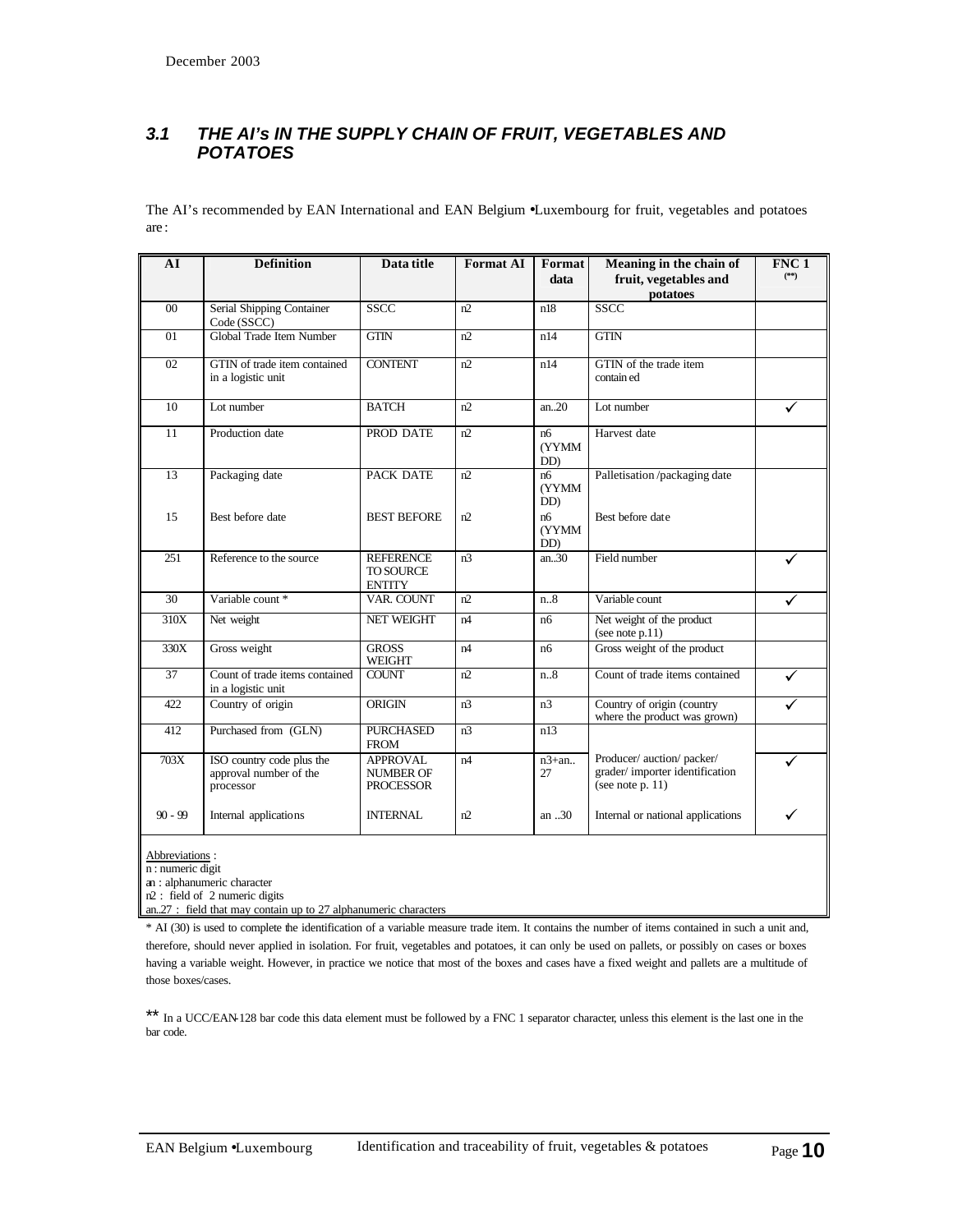#### Note on AI 310X

AI 310 represents the net weight in kilo and can only be used on variable measure trade items. X specifies the position of the decimal point. For example, 3102 means that the net weight contains 2 digits after the decimal point.

In all stages discussed in this document, the net weight must be seen as the 'weighed' weight or the calculated net weight.

Article 6 of the European Regulation (EC) 2200/96 for fresh fruit and vegetables stipulates that the net weight must be mentioned on the label of pre-packed products. However, for products normally sold by the piece, the requirement to indicate the net weight shall not apply if the number of pieces can be clearly seen and easily counted from the outside or, failing that, if the number is indicated on the label.

The Belgian Royal Decree of 30/11/99 related to the commerce in early potatoes and ware potatoes states that the operator shall always indicate the net weight on the packing unit.

In all other cases it is not mandatory to indicate the net weight. However, it shall be indicated on the label if at least one of the following processors in the chain requires it.

#### Note on AI 703X and AI 412

AI 703X as well as AI 412 can be used to identify the producer/ grader/ packer/ shipper/ importer in bar code format.

#### ÿ *AI 703X*

EAN Belgium •Luxembourg decided to use AI 703X (Approval number of Processor) rather than AI 412 (GLN – see further) to identify the Belgian growers and other op erators. This decision was taken because many small Belgian companies (especially growers) don't have a GLN. Either they are not member of EAN Belgium •Luxembourg and/or they are not included in the Belgian GLN database.

All Belgian growers do have, directly or indirectly (via the auction there are member of), a national approval number assigned by the Ministry of Agriculture (soon a national number will be assigned by the Belgian Federal Agency for the Safety of the Food Chain). The grader/ packers of potatoes as well as the fruit and vegetable growers, who aren't member of an auction, directly receive a national approval number. Auctions, all of them possessing a national approval number, assign in their turn a membership number to their member growers. T his number, in combination with the approval number of the auction, must be indicated on the label of cases and pallets produced by the same grower. This way all uniform mono - and multi-lot pallets of operators in the supply chain of fruit, vegetables and potatoes can be identified in a unique way.

As for groupings of items from different growers (mixed pallet), it must be possible too to identify the origin of products. Therefore EAN Belgium•Luxembourg recommends using the approval number of the auction/ packer/ grader on the label. The auction/ packer/ grader shall in his turn record the data of the content of mixed pallets and, when needed, make them accessible to other partners in the supply chain. This enables the tracing of each product on a pallet.

The mandatory indication of the approval number of the auction/ packer/ grader/ shipper on the label is also strengthened by the legislation of the Belgian Federal Agency for the Safety of the Food Chain, mentioning that all operators in the food sector will have a national approval number assigned.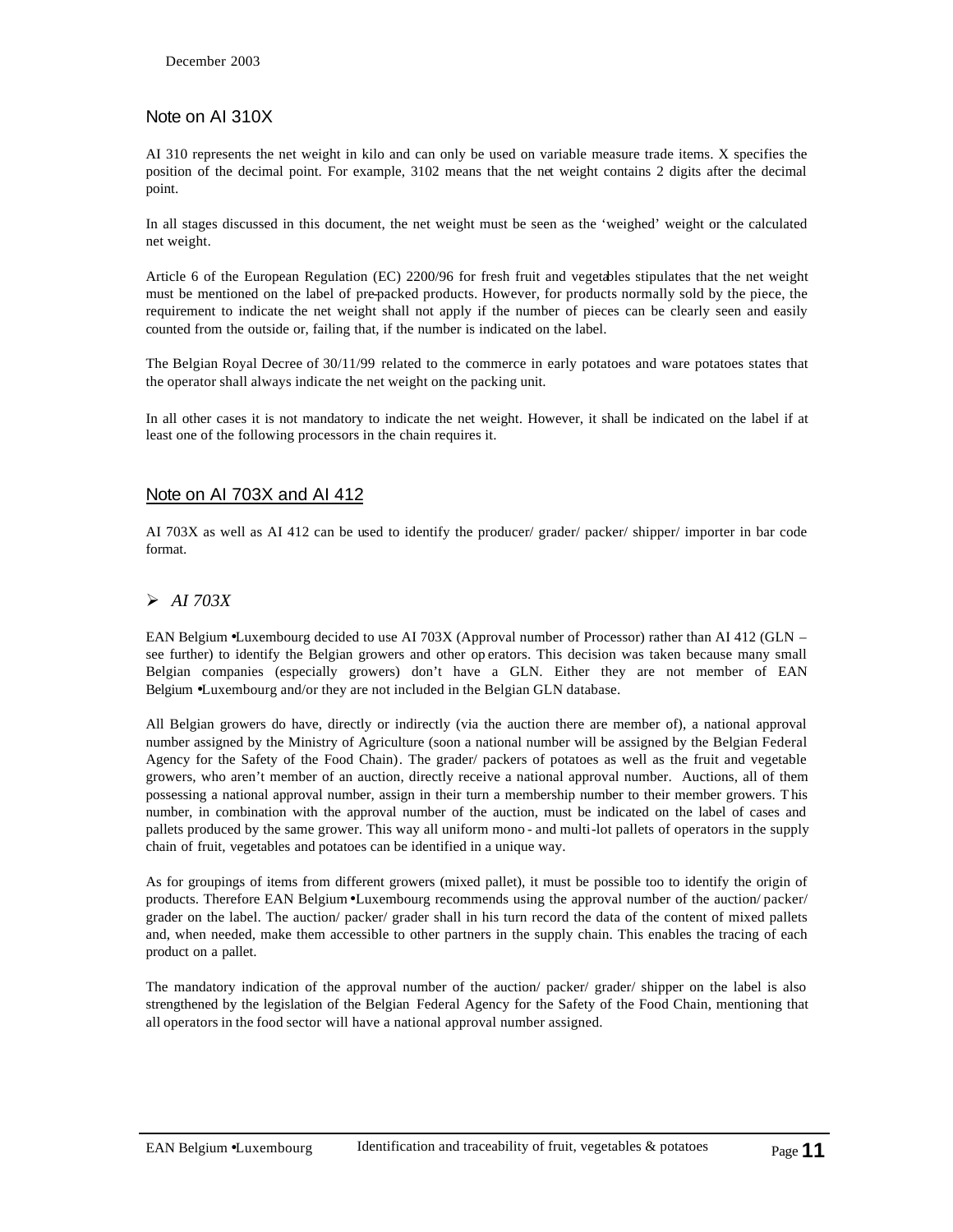In the EAN •UCC standards the 'Approval number of Processor' is preceded by AI 703X and represented in the UCC/EAN-128 symbology. The fourth digit of the AI indicates the sequence of the processors in the supply chain :

- **AI 7030** approval number of the grower (also if the grower packs his products himself)
- **AI 7031** approval number (number of the Belgian Federal Agency for the Safety of the Food Chain) of the auction/  $1<sup>st</sup>$  packer/ grader ...
- **AI 7032-9** approval number (number of the Belgian Federal Agency for the Safety of the Food Chain) of the next partner in the supply chain  $(2^{nt}$  till  $9<sup>th</sup>$  packer/ grader ...)

The data following the AI can be split up in two parts:

- The 3-digit ISO code of the country where the processor is settled (if fields abroad see note below)
- The approval number of the processor assigned by a recognized organisation (Ministry of Agriculture/ Belgian Federal Agency for the Safety of the Food Chain), or the combination approval number – member number if the operator has no approval number (yet), but is affiliated at a cooperative organisation having an approval number.

Note: If a Belgian grower owns fields abroad, he shall use AI 422 in the bar code to indicate the country of origin for all products grown on those fields.

The data field of the approval number may contain up to 27 alphanumeric characters.

If no direct identification of the grower is possible (mixed products), EAN Belgium•Luxembourg recommends the use of the AI 7031-9. In all other cases (uniform mono- and multi-lot products) only AI 7030 should be used.

Following the rules mentioned above, members of EAN Belgium •Luxembourg apply AI 703X as follows:

• Currently, for fruit and vegetable growers who are member of an auction, the following structure is used :

| AI   | ISO numeric code | Approval number of the auction            | Membership number           |
|------|------------------|-------------------------------------------|-----------------------------|
|      | for Belgium      | (assigned by the Ministry of Agriculture) | (assigned by the auction to |
|      |                  |                                           | the grower)                 |
| 7030 | 056              | <b>VVVVV</b>                              | TITI                        |

• Currently, for graders / packers of potatoes, growers who are not member of an auction and other operators, the following structure is used :

| ΑI   | ISO numeric code for | Approval number of the operator           |
|------|----------------------|-------------------------------------------|
|      | Belgium              | (assigned by the Ministry of Agriculture) |
| 703X | )56                  | <b>x x x x x</b>                          |

Where  $X = 0$  for growers who are not member of an auction

- 1 for the auction/  $1<sup>st</sup>$  packer/ grader ...
	- 2 for the  $2<sup>nd</sup>$  packer/ grader...
		-
- For all fruit and vegetable growers (including graders/ packers of potatoes) and other operators the following structure will be used once the national approval number is assigned by the Belgian Federal Agency for the Safety of the Food Chain :

| AI   | ISO numeric code for<br><b>Belgium</b> | Approval number of the operator<br>(assigned by the Belgian Federal Agency for the Safety of<br>the Food Chain – possibly the cross-point bank number) |
|------|----------------------------------------|--------------------------------------------------------------------------------------------------------------------------------------------------------|
| 703X | 056                                    | $XXXXX$ ?                                                                                                                                              |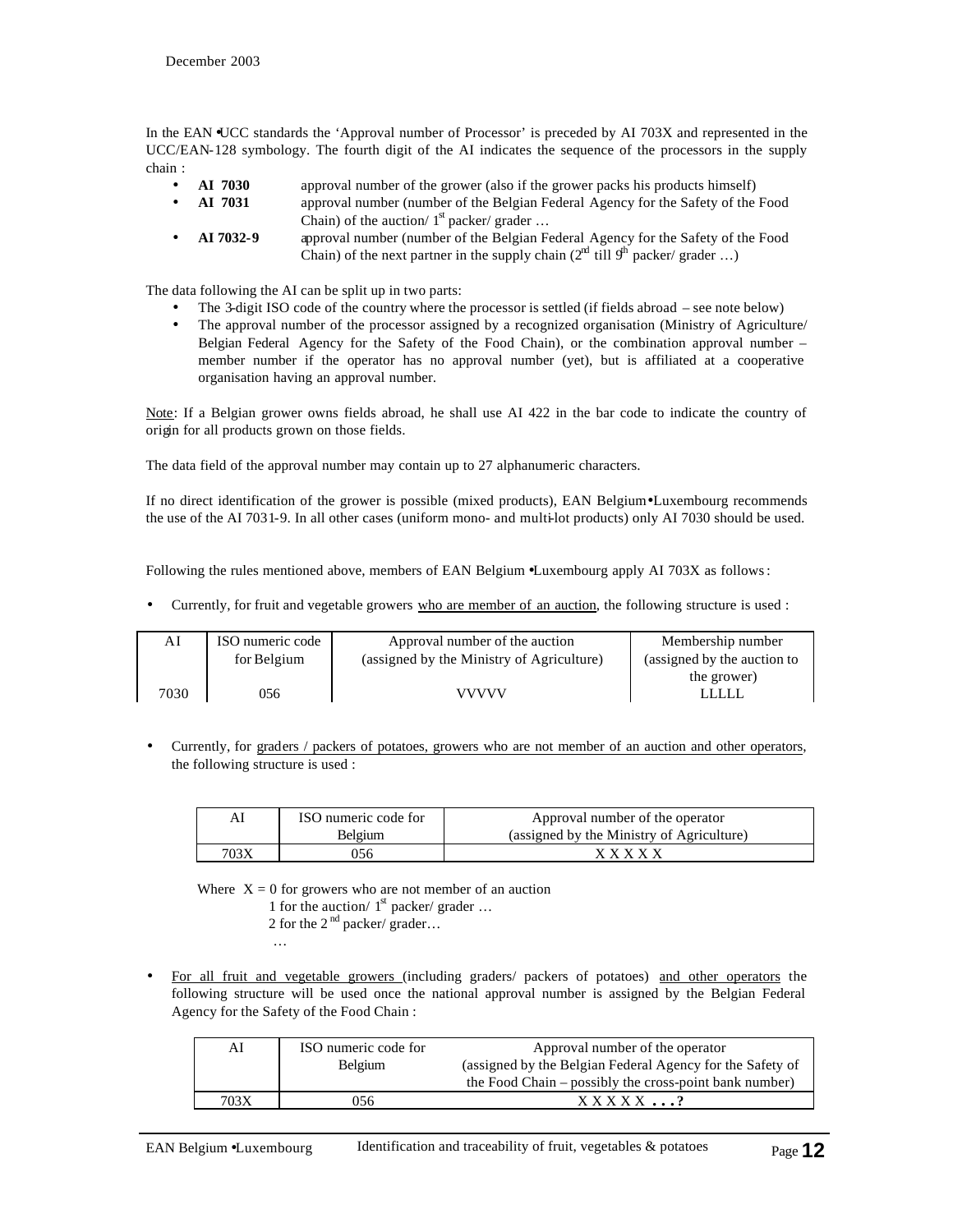```
Where X = 0 for growers
1 for the auction/ 1<sup>st</sup> packer/ grader ...
             2 for the 2<sup>nd</sup> packer/ grader...
```
## ÿ *AI 412*

Other countries use the GLN (Global Location Number) concept for the grower/ grader/ packer/ importer identification. AI 412 "Purchased from" is used to identify those operators.

The GLN is a 13 digit number and enables a unique identification of a legal, physical or functional address. For instance, a GLN can identify a company, but also a storage or grading location. Thus, each company can have several GLN's. The structure and allocation of the GLN vary from country to country. The leading digits are always the prefix of the EAN organisation, the last digit is the check digit.

Members of EAN Belgium ?Luxembourg use the GLN as follows:

| EAN/UCC company prefix | Location number | Check digit |
|------------------------|-----------------|-------------|
| 54 M M M M M           | A A A A A       |             |
| 54 M M M M M M         | A A A A         |             |
| 54 M M M M M M M       | ΔΔ              |             |
|                        |                 |             |

Furthermore, all commercial locations in Belgium have a GLN in the national GLN database (see www.eanbelgilux.be – searching company data).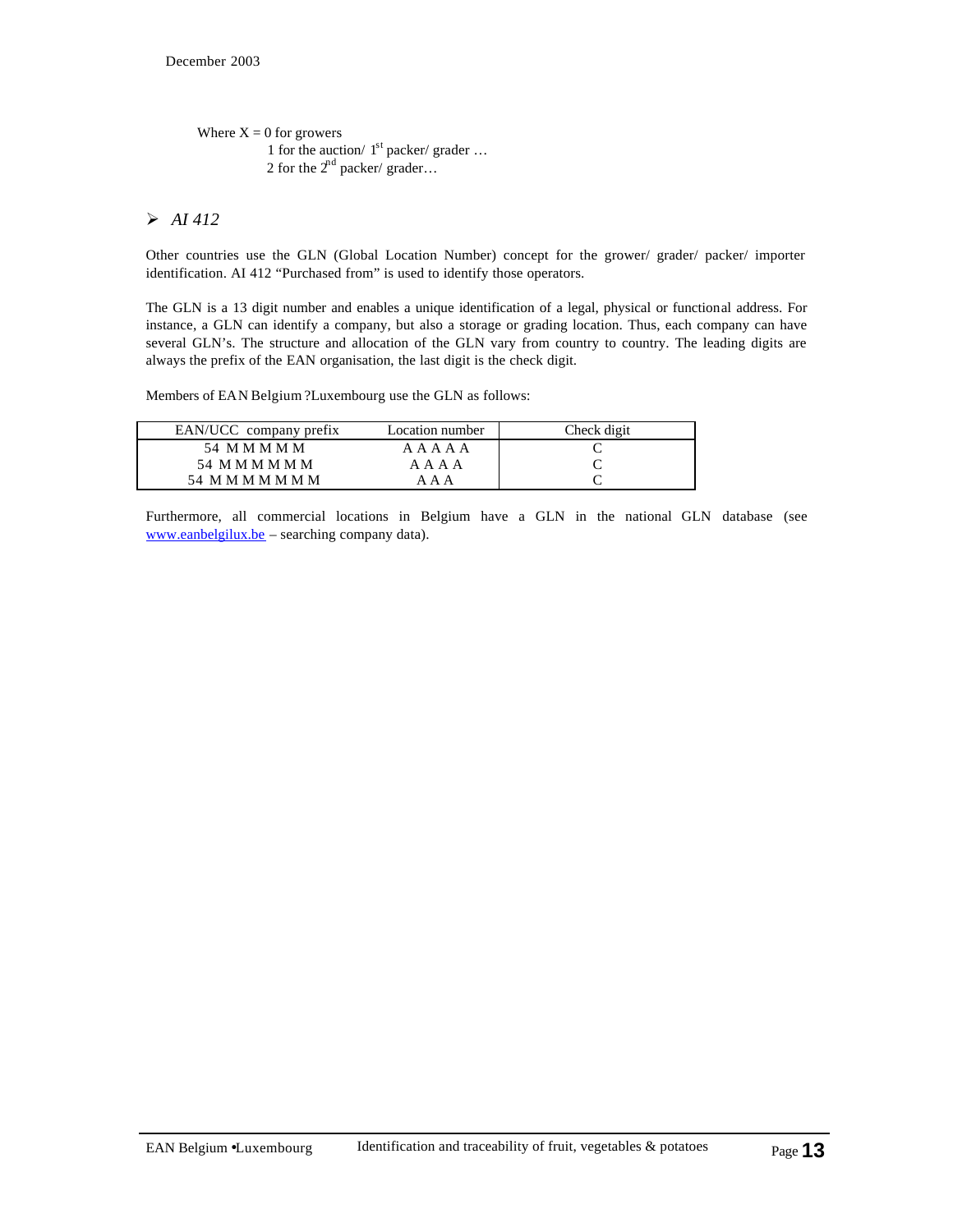#### *3.2 THE GROWER*



The grower is each operator who produces or harvests plant products. The grower is the first operator in the supply chain of fruit, vegetables and potatoes which may apply the EAN•UCC standards.

Traceability back to the individual product relies on the accuracy of information required by the legislations mentioned below and registered by the grower.

#### 3.2.1 Legislations in force

The European Regulation (EC) 2200/96 on the common organization of the market in fruit and vegetables and the Royal Decree of 30/11/1999 related to the commerce in early potatoes and ware potatoes define labelling requirements based on the UN/ECE standards. Those standards stipulate that the following information shall legibly and conspicuously be indicated on the label :

| UN/ECE – Labelling requirements for fruit, vegetables and potatoes            |
|-------------------------------------------------------------------------------|
| Identity of the packer and/or shipper                                         |
| Country of origin (and optionally national, regional or local place name)     |
| Nature of the product (only if the content is invisible from the outside)     |
| Variety or trade type (according to the corresponding standard prescriptions) |
| Size (if sized)                                                               |
| Product category or class (not used for potatoes)                             |

For potato growers the standards mentioned above shall only be applied if those growers label their products themselves. In this case potatoes shall indicate "early potatoes" or "ware potatoes" on the label. Furthermore, the approval number of the potato graders/ packers must be indicated on the label so that they can be identified. For potato growers who don't label their products themselves, the above labelling requirements shall be applied by the next operator in the supply chain (see § 3.3 auction/ packer/ importer).

Furthermore, the European Regulation (EC) 1148/2001 concerning checks on conformity to the marketing standards applicable to fresh fruit and vegetables is to be applied and states that each grower of fresh fruit and vegetables shall provide all information required by the controlling authorities.

As for the indication of the net weight on the label, we refer to the prescriptions in § 3.1 (see p.11, note on AI 310X).

The European Regulation (EC) 178/2002 concerning traceability in matters of food safety states that growers shall have in place systems and procedures which allow for information on their products to be made available to the competent authorities on demand. On national level the Royal Decree of 14/11/2003 of the Belgian Federal Agency for the Safety of the Food Chain states that an incoming and outgoing register shall be kept, as well as links between the incoming and outgoing products. (see p. 10)

None of those legislations explain how the information mentioned above shall be represented or how these data shall be transmitted. One of the possibilities is to register the required information in databases and to transmit them by electronic way. Another possibility is to label products with the required information. The information on the label can be represented in human readable format or can be a combination of text and bar codes.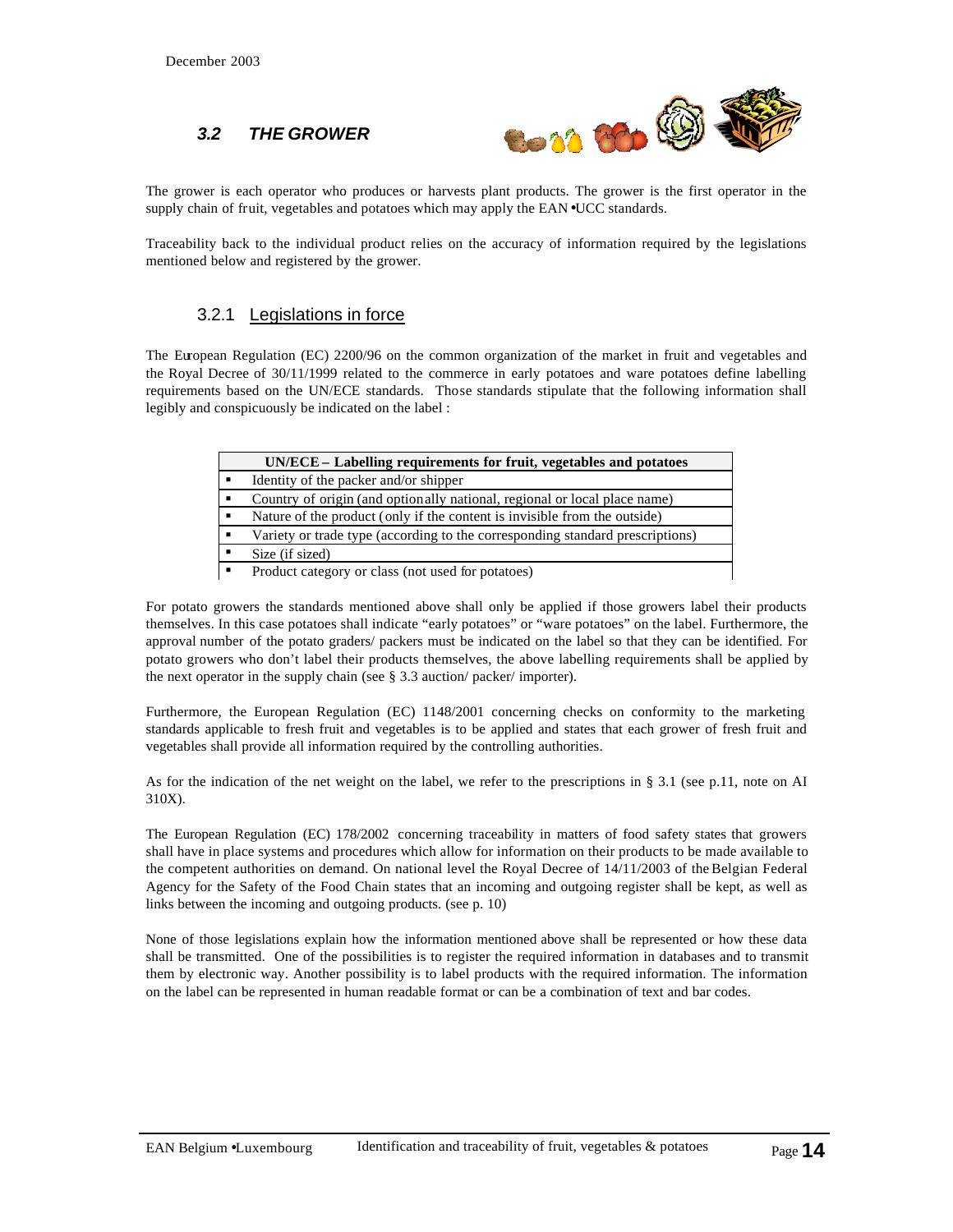#### 3.2.2 EAN recommendations

The general objective is to enable each processor in the supply chain to label his products using the information forwarded by the previous partners in the chain. EAN Belgium•Luxembourg defines minimum requirements for the data to transmit allowing the next stage in the supply chain to represent the information in bar codes. These data can be repres ented on case cards, cover sheets, self-adhesive labels, ...

| Data in human readable format on the card/label                                      |
|--------------------------------------------------------------------------------------|
| Number of the grower/ producer (approval number for graders/<br>packers of potatoes) |
| Product name, variety or trade type                                                  |
| Class/category (not used for potatoes)                                               |
| <b>Size</b>                                                                          |
| Country of origin                                                                    |
| Net weight (if imposed by law or agreed with the client-distributor)                 |
| Lot number (see below)                                                               |
| Harvest date (optional)                                                              |
| Field number (optional)                                                              |
| Packaging date (optional)                                                            |

The grower can put a lot number on his products. In this case the combination lot number - grower identification guarantees traceability. If however no lot number is mentioned in this stage, it must be assigned later on by the auction/ packer/ importer (see note § 3.3.3 p.17).

The harvest date can be useful if the grower needs more information on the durability of his products or in case of product recall. The field number provides more information on the origin of the product.

If growers use pre-printed cards or if they print their bar codes themselves, we refer to § 3.3 (auction / packer / importer).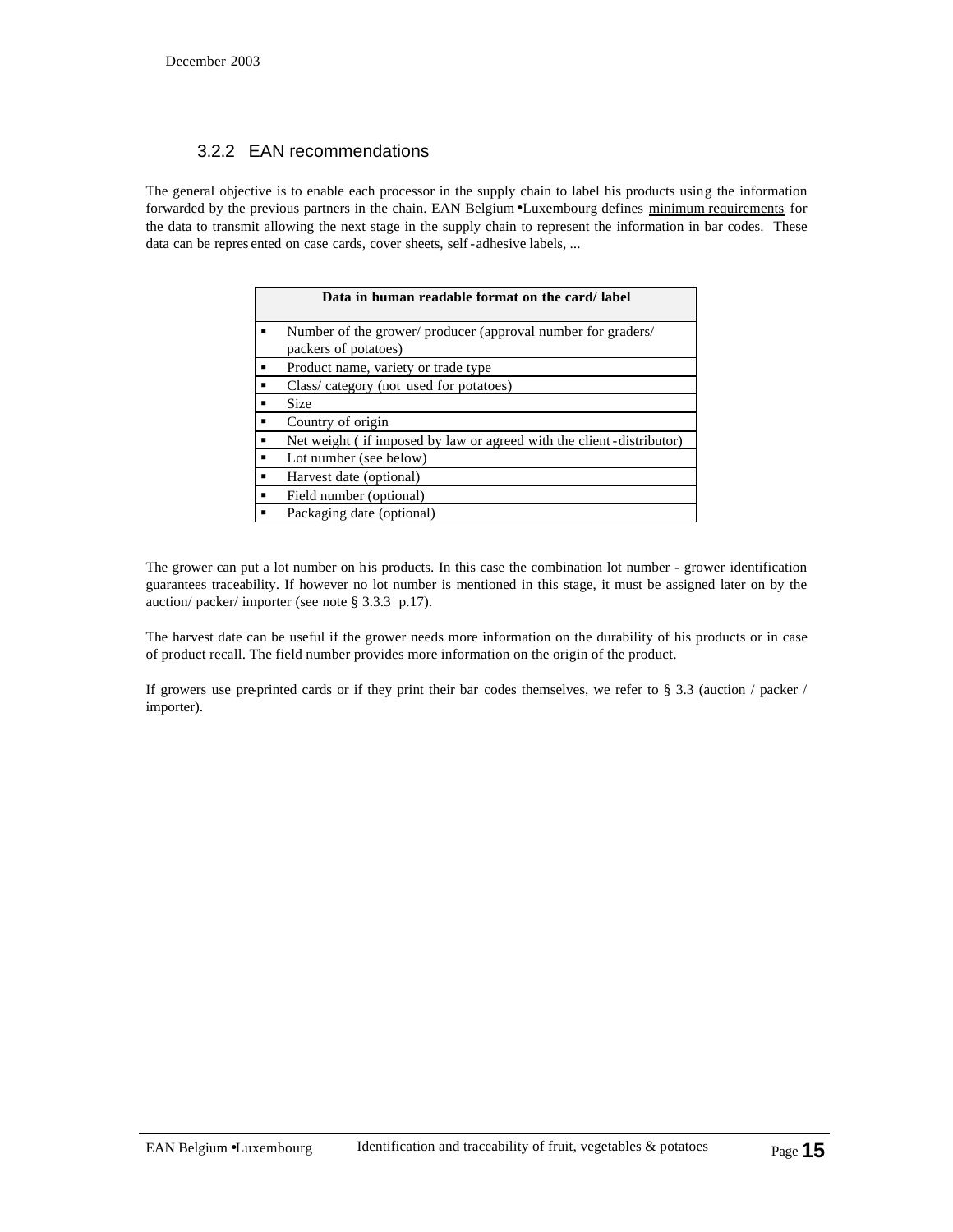# *3.3 THE AUCTION/ PACKER/ IMPORTER*



All relevant information on the fresh products, registered by the grower, must be available for the next partners in the supply chain. This may be an auction, a grader, a packer, or an importer. In this stage the fresh products will be sorted by quality, size, colour, ... and will be packed as logistic units. If the grower is equipped for sorting and packing, the steps described in this paragraph can be achieved at grower level. However, most of the growers are not in this situation.

The EAN•UCC system enables to encode each processed unit through the supply chain of fruit, vegetables and potatoes. If there is more than one sorting and packing stage, all the data related to the origin and the characteristics of fruit, vegetables or potatoes, must be available in each stage, at least in a human readable format in accordance with § 3.2.1 and 3.2.2.

#### 3.3.1 Legislations in force

In this stage too, the UN/ECE standards to which the European Regulation (EC) 2200/96 on the common organization of the market in fruit and vegetables and the Royal Decree of 30/11/1999 related to the commerce in early potatoes and ware potatoes refer, are to be applied. Those standards stipulate that the following information shall legibly and conspicuously be indicated on the label :

| UN/ECE – Labelling requirements for fruit, vegetables and potatoes            |
|-------------------------------------------------------------------------------|
| Identity of the packer and/or shipper                                         |
| Country of origin (and optionally national, regional or local place name)     |
| Nature of the product (only if the content is invisible from the outside)     |
| Variety or trade type (according to the corresponding standard prescriptions) |
| Size (if sized)                                                               |
| Product category or class (not used for potatoes)                             |

Potatoes shall indicate "early potatoes" or "ware potatoes" on the label. Furthermore, the approval number of the potato graders/ packers shall be indicated on the label so that they can be identified.

The European Regulation (EC) 1148/2001 concerning checks on conformity to the marketing standards applicable to fresh fruit and vegetables is to be applied and states that each business operator of fresh fruit and vegetables shall provide all information required by the controlling authorities.

As for the indication of the net weight on the label, we refer to the prescriptions in § 3.1 (see p.11, note on AI 310X).

The European Regulation (EC) 178/2002 concerning traceability in matters of food safety claims that food and feed business operators must be able to identify any person by whom they have been supplied/or to which their products have been supplied. To this end, such operators shall have in place systems and procedures which allow for this information to be made available to the competent authorities on demand. On national level the Royal Decree of 14/11/2003 of the Belgian Federal Agency for the Safety of the Food Chain states that an incoming and outgoing register shall be kept, as well as links between the incoming and outgoing products. (see p. 10)

#### 3.3.3 EAN recommendations

Based on the data forwarded by the previous partners in the supply chain, products can be labelled with the required information. Examples of labels are shown in § 3.3.4. A distinction must be made between the label on box/ case level and the label on pallet level.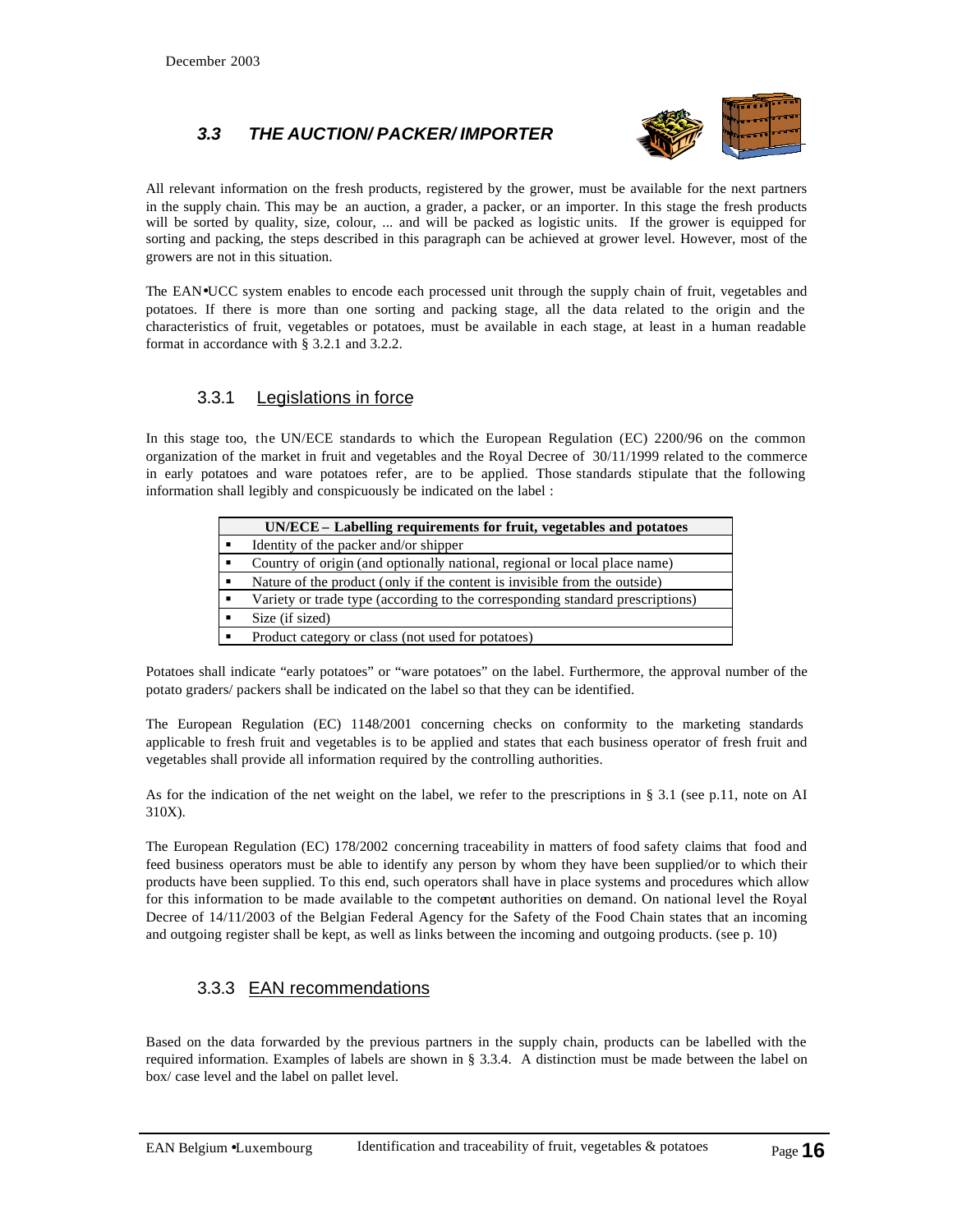| Data                                    |           |
|-----------------------------------------|-----------|
|                                         |           |
| <b>GTIN</b>                             | 01        |
| Lot number (see note below)             | 10        |
| Harvest date (op tional)                |           |
| Packaging date                          | 13        |
| National approval number                | $703X$ or |
| GLN 'purchased from'                    | 412       |
| Field number (optional)                 | 251       |
| Country of origin (if not from Belgium) | 422       |

The following table shows the complete list of data with their corresponding AI's used on (fixed measure) boxes/cases :

Note : There are three possibilities to guarantee traceability :

- The grower can provide products on box/ case level with a lot number. The combination grower identification and lot number guarantees the traceability ;
- If no lot numbers are provided on box/ case level by the grower, the auction/packer/ importer (or distributor) can use the SSCC, assigned on pallet level, as a lot number on each box/ case stacked on this pallet. In this case the SSCC guarantees traceability. The auction/ packer/ importer (or distributor) is presumed to record all relevant data concerning products and grower(s) for each individual pallet.
- Traceability can also be guaranteed with the combination grower identification, GTIN and packaging date of the product concerned.

It is recommended to print at least the following data in bar code format on the label of boxes and cases :

- $\bullet$  GTIN (01)
- Lot number (10)
- National approval number /GLN (AI 703X or AI 412)

The following table shows the complete list of data with the corresponding AI's used on pallet/ logistic unit level:

|   | Data                                                             | AI        |
|---|------------------------------------------------------------------|-----------|
|   |                                                                  |           |
|   | <b>SSCC</b>                                                      | 00        |
|   | GTIN of the trade item contained                                 | 02        |
|   | Lot number                                                       | 10        |
|   | Variable count                                                   | 30        |
|   | Count of trade items contained                                   | 37        |
|   | Palletisation date                                               | 13        |
|   | Field number (optional)                                          | 251       |
|   | Net weight (if imposed by law or agreed with client-distributor) | 310X      |
|   | Gross weight (if agreed)                                         | 330X      |
|   | National approval number                                         | $703X$ or |
| ٠ | GLN 'purchased from'                                             | 412       |
|   | Country of origin (if not from Belgium)                          | 422       |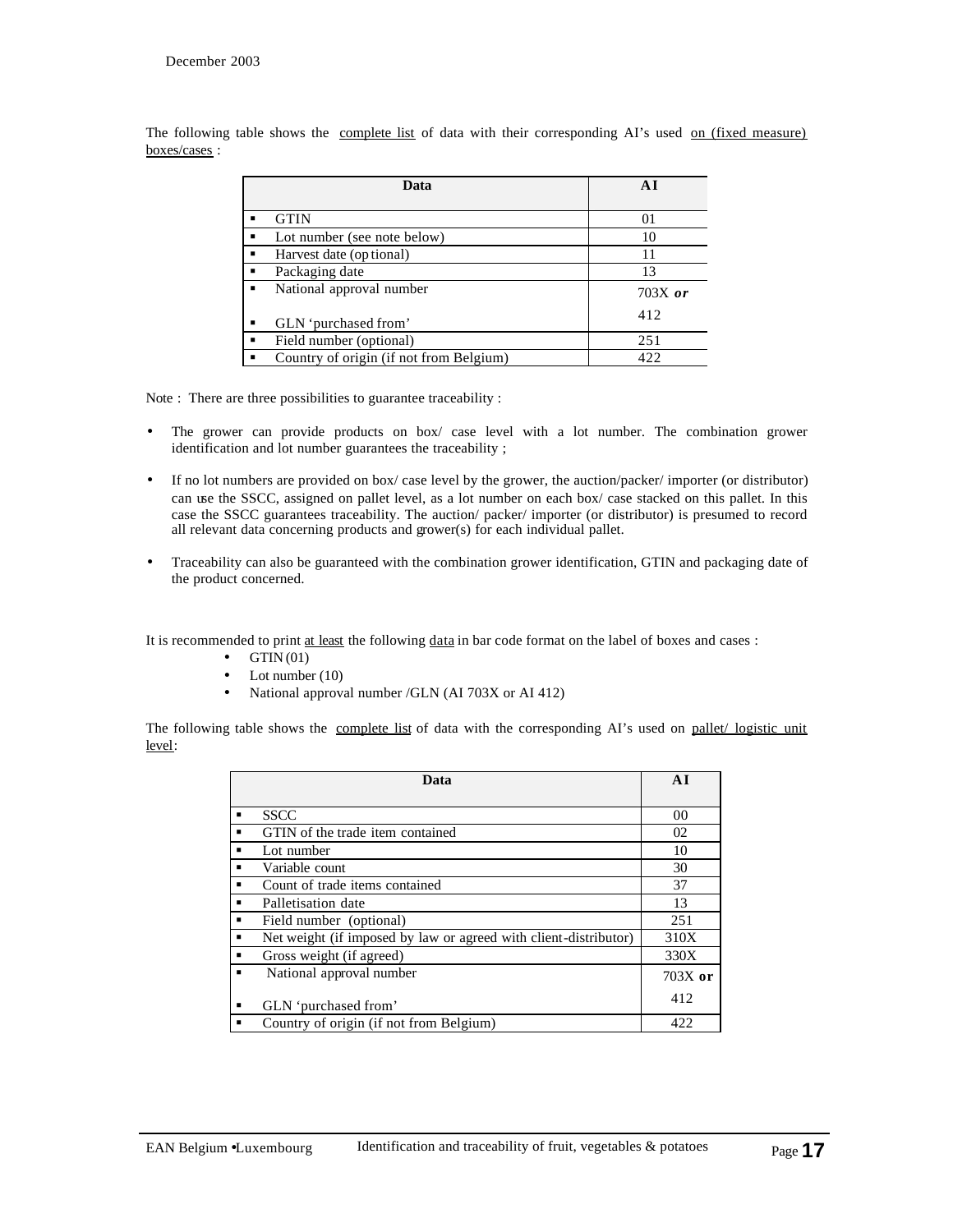For uniform mono-lot pallets, i.e. a pallet composed of identical items (identical in GTIN, lot number, size...), at least the following data are required in the UCC/EAN-128 bar code :

- $\bullet$  SSCC (AI 00)
- GTIN of the trade item contained (AI 02)
- Number of trade items contained (AI 37)
- National approval number / GLN (AI 703X or AI 412)
- Palletisation / packaging date (AI 13)
- Variable count (AI 30)

For uniform multi-lot pallets, i.e. a pallet composed of identical items (identical in GTIN, size, ...), but with at least two products carrying a different lot number, the above mentioned data are also recommended.

For mixed pallets, i.e. if not all the units are homogeneous (different GTIN's and/or different growers,...), AI 02/37 can't be encoded in the bar code. This information shall be registered in databases so that, at a later stage, via the SSCC or possibly an internal lot number it is possible to track down the origin of the individual products on the pallet concerned. The other minimum data mentioned above are also recommended for mixed pallets.

On cases and boxes as well as on pallets at least the following information should be represented on the label in human readable format:

- Product name (only if the content is invisible from the outside) and variety of the product
- Class/category ( not used for potatoes)
- Size
- Country of origin
- Net weight (if imposed by law or agreed with the client-distributor)
- Approval num ber of the potato grader/packer
- Number of the grower (only for uniform mono and multi-lot products) and/or packer (for uniform as well as mixed products)
- Lot number (on box/case level) or SSCC (on pallet level)
- Palletisation date (on pallet level) or packaging date (on box/case level optional).

#### 3.3.3 Examples of labels

#### 3.3.3.1 Label on box/ case level

In addition to the required data in human readable format, some data can also be translated in EAN•UCC bar codes. Symbol-marking boxes/cases or not is to negotiate with the individual client-distributor. However, EAN Belgium •Luxembourg recommends symbol-marking at this level, whenever possible.

Users of the EAN •UCC standards can find some examples of labels on the next page.

On box/ case level there are 2 methods to encode the GTIN on the label. If the package is only used for distribution, all the data can be translated in the UCC/EAN-128 symbology. If the package is also sold to the consumer at the point of sale, the GTIN will be encoded in an EAN-13 bar code and the other data in an UCC/EAN-128 bar code.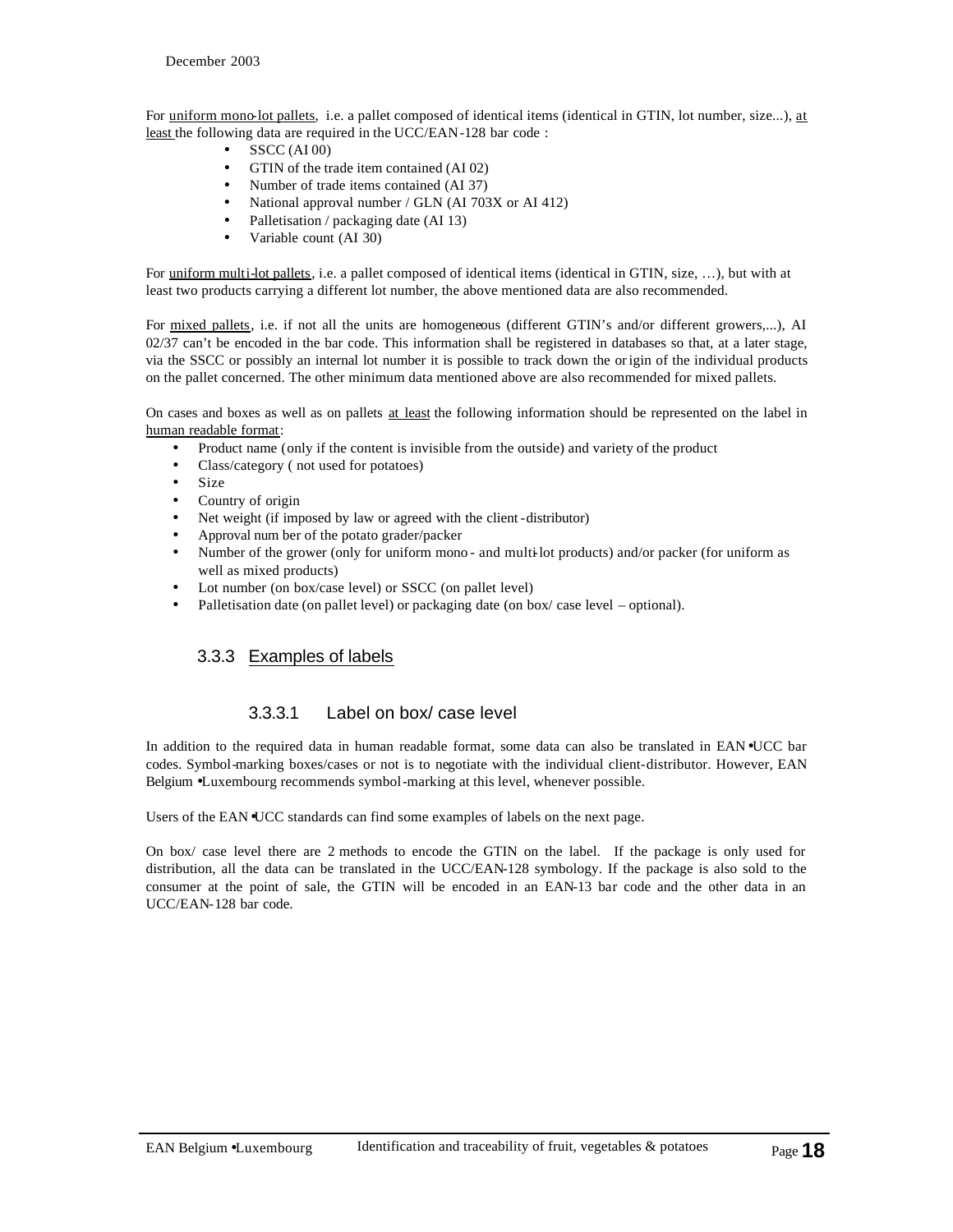*Example 1* : Box/case label with an UCC/EAN-128 bar code (closed package – the content is invisible from the outside) :



*Example 2* : Box/case label with an UCC/EAN-128 bar code on potatoes :





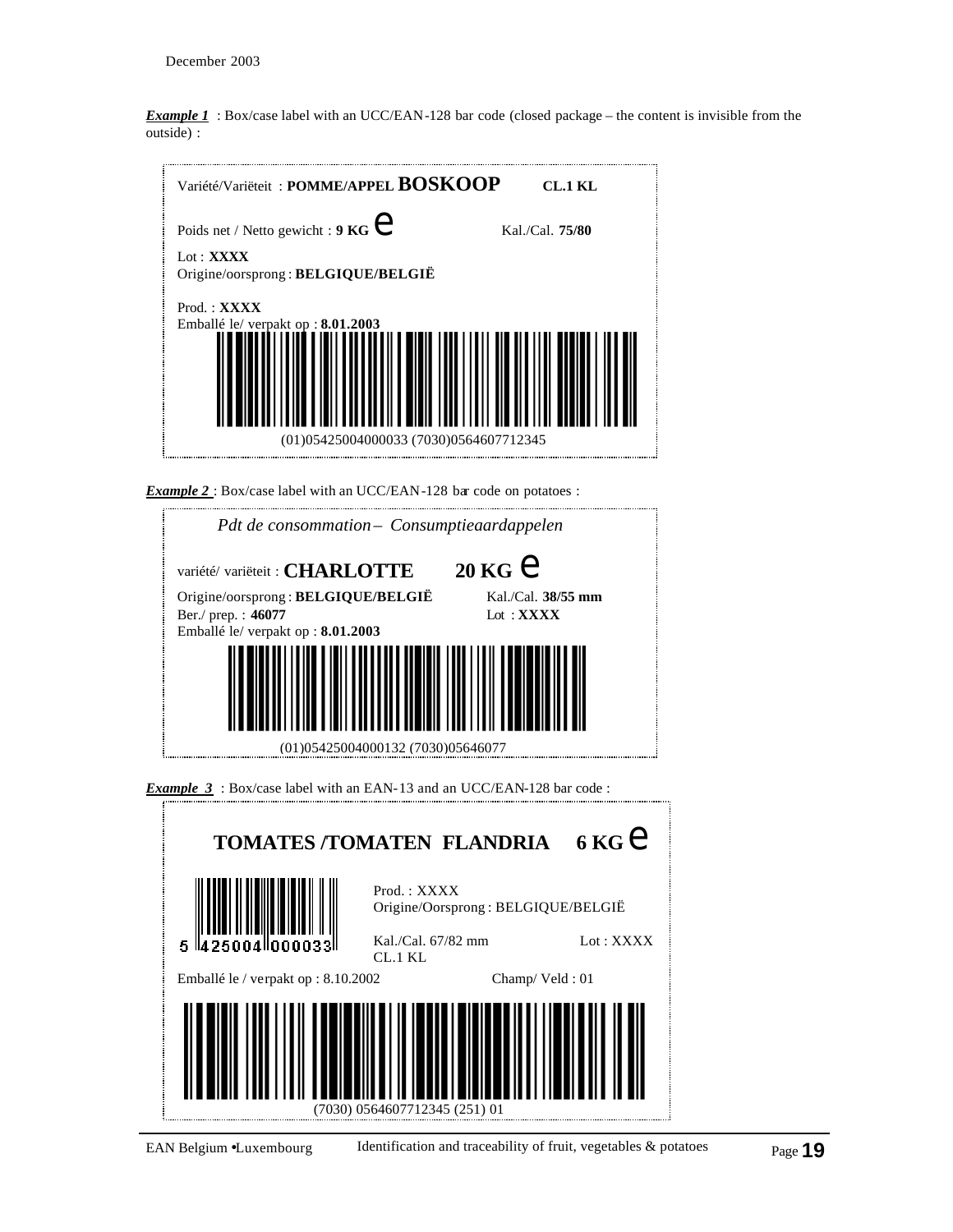In the last example additional information (field where the tomatoes are grown) is encoded. This information can be encoded and registered by the grower, but is not mandatory.

## 3.3.3.2 Label on pallet level

The "EAN•UCC logistics label" is used to label uniform mono-lot, multi-lot as well as mixed pallets. It has been agreed to divide the data in the UCC/EAN-128 bar codes in three lines:

- Line 1: palletisation date + national approval number / GLN
- Line 2 : GTIN of the content + net weight in kilogram + number of boxes/ cases per pallet
- Line 3 : SSCC

*Example* of a logistics label on a uniform mono/multi-lot pallet :

| <b>AUCTION XXX</b>                    |                                            |                         |  |  |
|---------------------------------------|--------------------------------------------|-------------------------|--|--|
| SSCC:<br>254250040700005566           |                                            |                         |  |  |
| PRODUCT : TOMATES / TOMATEN FLANDRIA  |                                            | <b>BELGIQUE/BELGIË</b>  |  |  |
| <b>VARIETY:</b>                       |                                            |                         |  |  |
| <b>GTIN. CONTENT</b><br>5425004000044 | <b>COUNT</b><br>100                        | <b>SIZE</b><br>82-92 MM |  |  |
| <b>PALLETISATION</b>                  | <b>PRODUCER</b>                            | <b>NET WEIGHT</b>       |  |  |
| <b>DATE</b><br>2002.06.12             | <b>XXXX</b>                                | 480.00 KG               |  |  |
|                                       | (13) 020612 (7030) 0563668122345           |                         |  |  |
|                                       | (02) 05425004000044 (3102) 048000 (37) 100 |                         |  |  |
|                                       | (00) 254250040700005566                    |                         |  |  |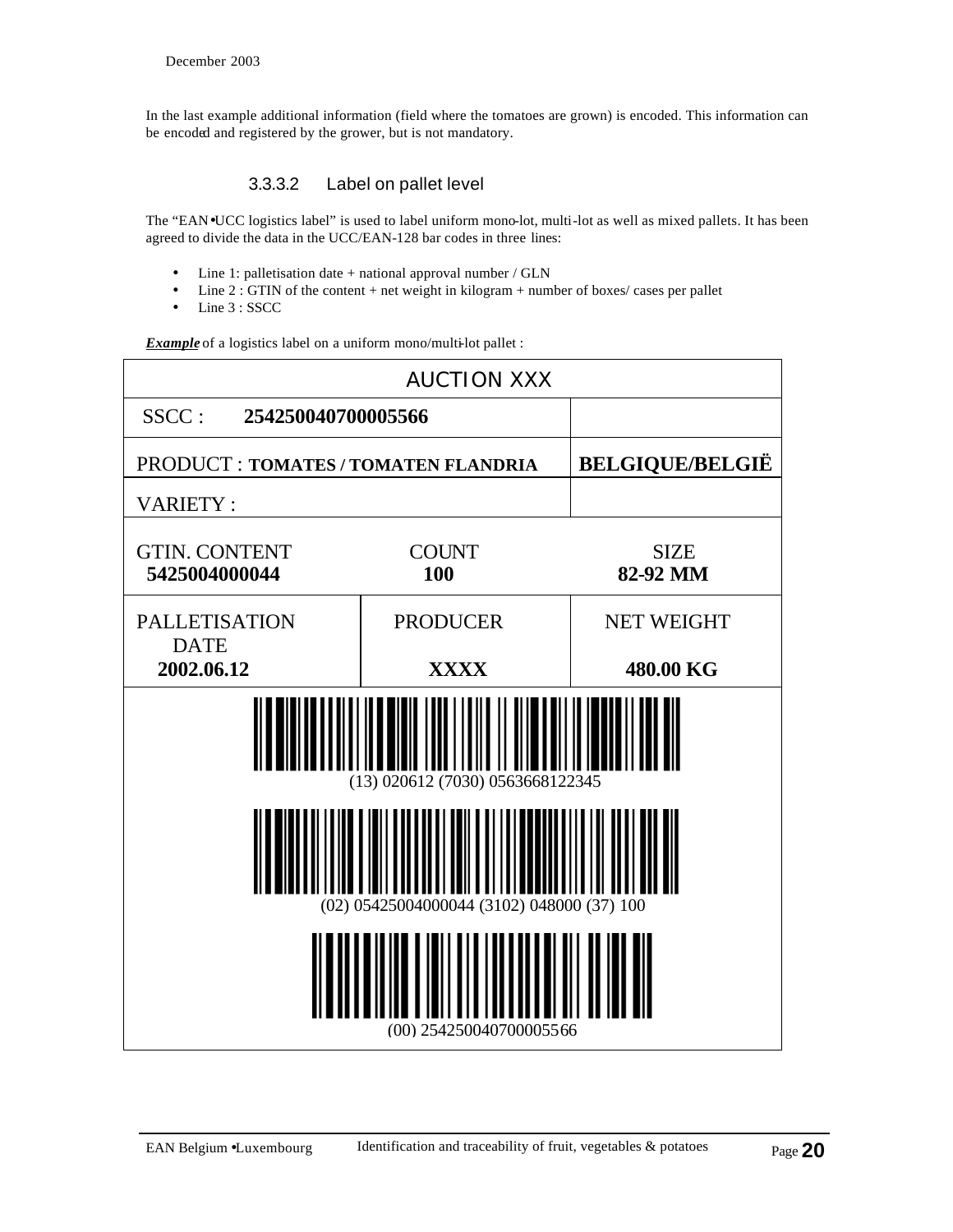



| <b>Example 2</b> of a logistics label on a mixed pallet (same product, several growers): |  |  |  |
|------------------------------------------------------------------------------------------|--|--|--|
|                                                                                          |  |  |  |

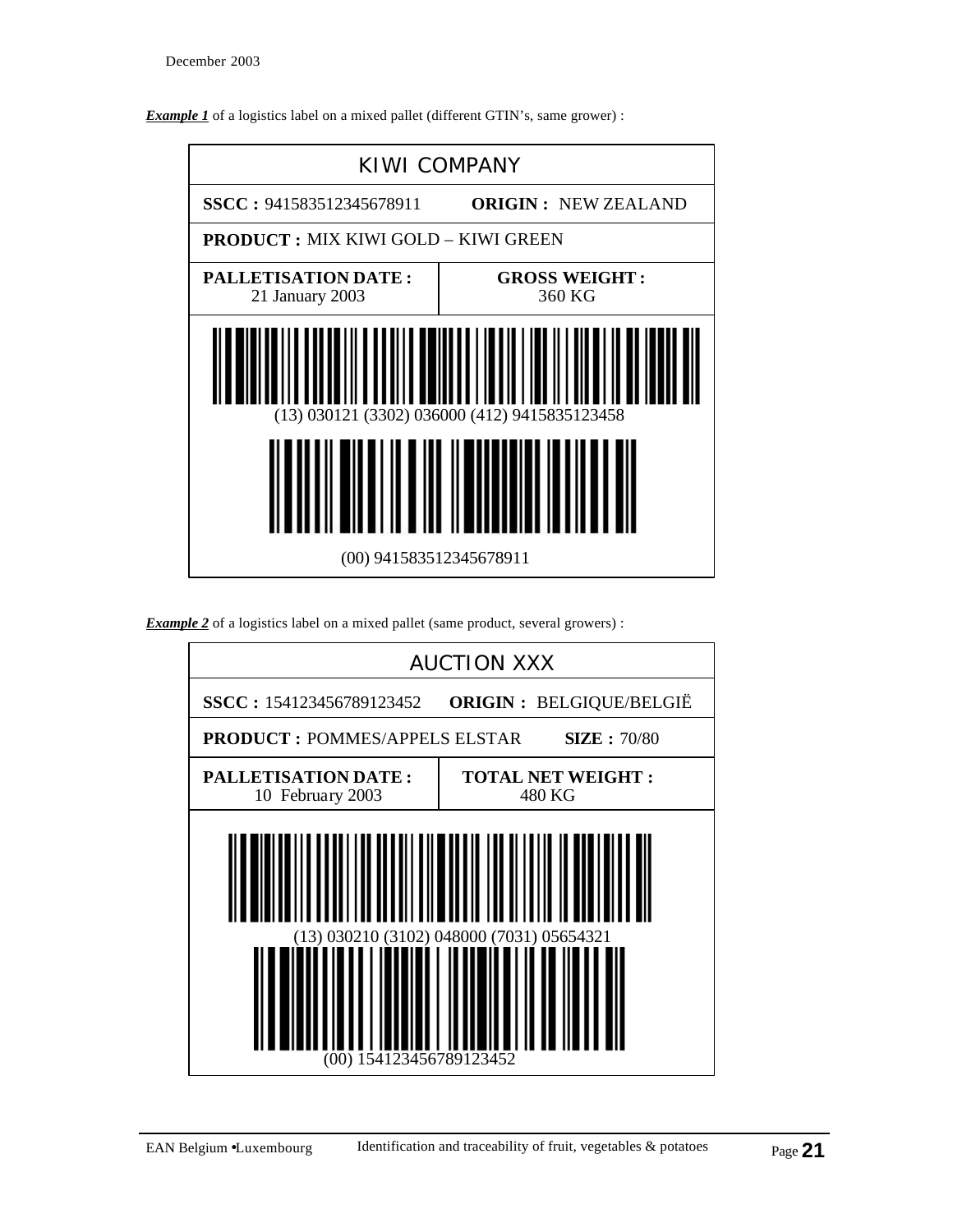l

## *3.4 DISTRIBUTION/ RETAIL*



All relevant information on fruit, vegetables and potatoes registered by the auction, packer or importer, shall be available for the next partners in the supply chain. In this next stage products are handled and/or processed and stored at the point of sale or delivered to the final consumer. 'Distribution/ retail' includes shops, supermarket distribution centres, wholesale outlets, … as well as factory canteens, restaurants, institutional catering, catering operations and distribution terminals.

This specification only provides recommendations to label pre-packed fruit, vegetables and potatoes in accordance with the EAN•UCC system on point-of-sale level.

#### 3.4.1 Legislations in force

For retail trade it ems as well, the UN/ECE standards to which the European Regulation (EC) 2200/96 on the common organization of the market in fruit and vegetables and the Royal Decree of 30/11/1999 related to the commerce in early potatoes and ware potatoes refer, are to be applied. Those standards stipulate that the following information shall legibly and conspicuously be indicated on the label :

| UN/ECE – Labelling requirements for fruit, vegetables and potatoes            |
|-------------------------------------------------------------------------------|
| Identity of the packer and/or shipper                                         |
| Country of origin (and optionally national, regional or local place name)     |
| Nature of the product (only if the content is invisible from the outside)     |
| Variety or trade type (according to the corresponding standard prescriptions) |
| Size (if sized)                                                               |
| Product category or class (not used for potatoes)                             |

Potatoes shall indicate "early potatoes" or "ware potatoes" on the label. Furthermore, the approval number of the potato graders/ packers shall be indicated on the label so that they can be identified.

As for the indication of the net weight on the label, we refer to the prescriptions in § 3.1 (see p.11, note on AI 310X).

Furthermore, there is the Belgian law of 14 July 1991 of Economic Affairs on trade practices, the obligation of consumer information and protection of the consumer. This law defines some basic requirements to indicate on the label :

- price (legibly and unambiguously, only the total price, price in euro, ...)
- quantity (legibly and conspicuously, only the nominal quantity expressed in a measure unit, ...)
- product name, composition and labelling of the product (at least in the language(s) of the language area, product mix, presentation, composition, quality, security,  $\frac{1}{2}$ ...)
- name of origin (denominations allowed, what if the name is misused, ...)

The European Regulation (EC) 178/2002 concerning traceability in matters of food safety is to be applied and states that the aim of this legislation is to ensure consumer confidence and the confidence of trading partners. This confidence can only be ensured if in matters of food safety the consumers and the controlling authorities can be notified appropriately, so that possible, uncalled distortions can be avoided. The way to notify involved parties (in this case the consumer) is not specified in the legislation.

The Royal Decree of 14/11/2003 of the Belgian Federal Agency for the Security of the Food Chain claims that all distributors shall have an incoming register and shall record links between the incoming products and those processed by the distributor (repacked, cut, …) (private labels). (see p. 8)

<sup>1</sup> Logo's representing the production method can be categorised under "presentation" and "quality". In this document we don't enter into detail on these logo's. At this stage, those logo's must always be printed on the label.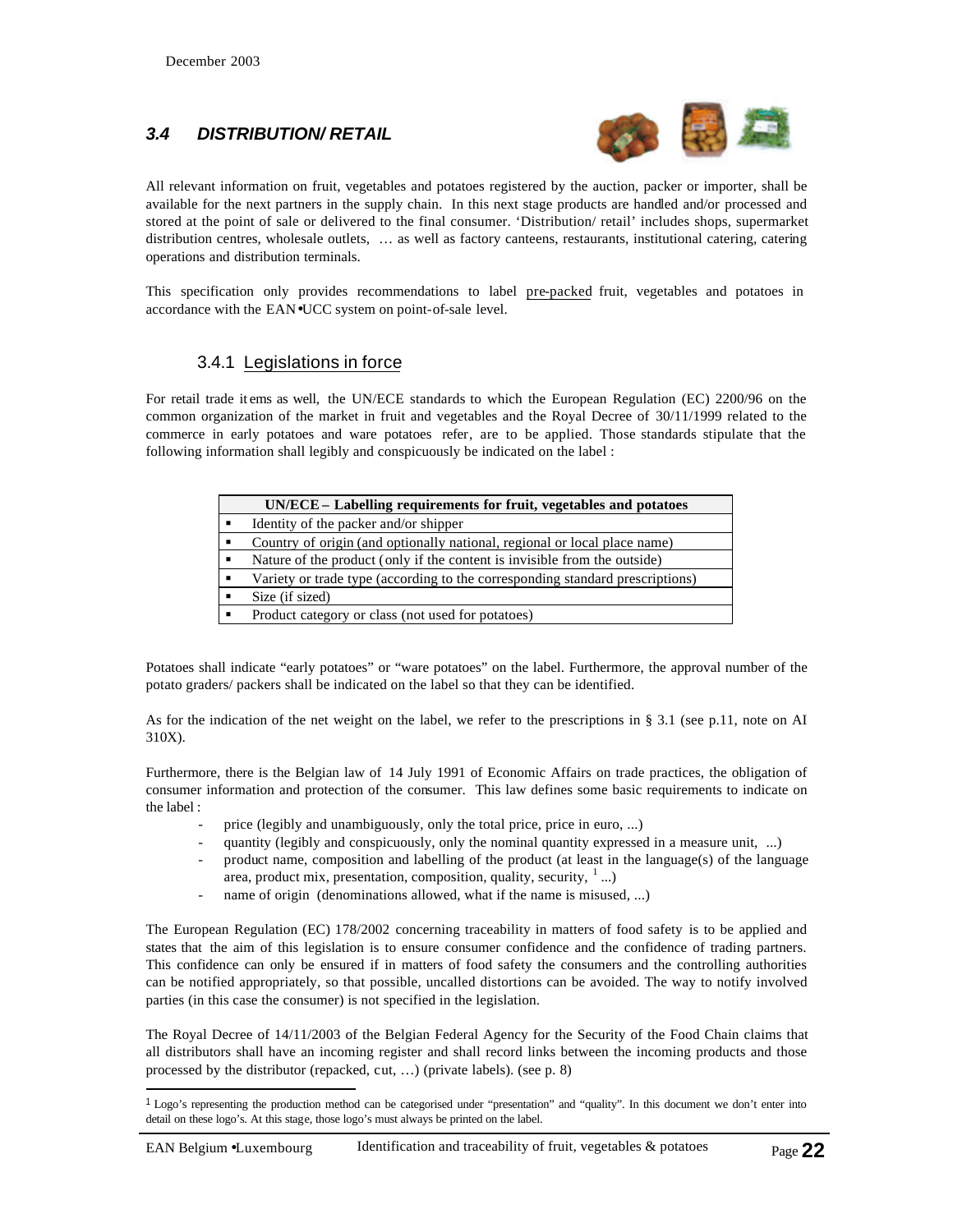## 3.4.2 EAN recommendations

The data represented in human readable format and/or in UCC/EAN-128 symbology on the labels produced by the auction, packer or importer, can be used for the labels on retail packages.

As for all retail trade items, the unit intended for the final consumer must carry a GTIN in an EAN-13 bar code for point-of-sale scanning. For variable weight articles, the weight, the quantity or the price shall be included in the bar code, for scanning at the point of sale.

On retail trade items the following information shall be mentioned in human readable format on the label :

- Product name (only if the content is invisible from the outside) and variety of the product
- Class/category (not used for potatoes)
- Size
- Country of origin
- Net weight (if imposed by law or agreed with the client-distributor)
- Number of the grower (only for uniform mono/multi-lot products) and/or the packer ((for uniform as well as mixed products)
- Approval number of the potato graders/ packers
- Lot number (or SSCC)
- Packaging date (optional)

Once the Belgian Federal Agency for the Safety of the Food Chain assigns an approval number to each business operator in the food chain, this shall be represented for other operators too (auction, packers, …).

#### 3.4.3 Recommendations of EAN Belgium•Luxembourg and examples of labels on retail trade items

#### A. **Identification of fixed weight pre-packed products**

#### $\triangleright$  Pre-packed products carrying the brand name of the manufacturer

Taking into account the characteristics of fruit, vegetables and potatoes and the fact that most of these fresh products in Belgium are traded via auctions, EAN Belgium •Luxembourg elaborated a national solution. For the article number it has been decided to use the article numbers assigned and developed by the Belgian Association of Auctions (VBT). All Belgian auctions can use those numbers and can ask additional numbers at the VBT. For other Belgian parties (packers, …) the use of the VBT article number is optional. For graders/packers of potatoes and on imported products the 'international' GTIN rules have to be applied.

• For VBT- auctions :

| EAN/UCC company prefix of<br>VRT | VBT Article number | Check digit |
|----------------------------------|--------------------|-------------|
| 5400357                          | <b>YYYYY</b>       |             |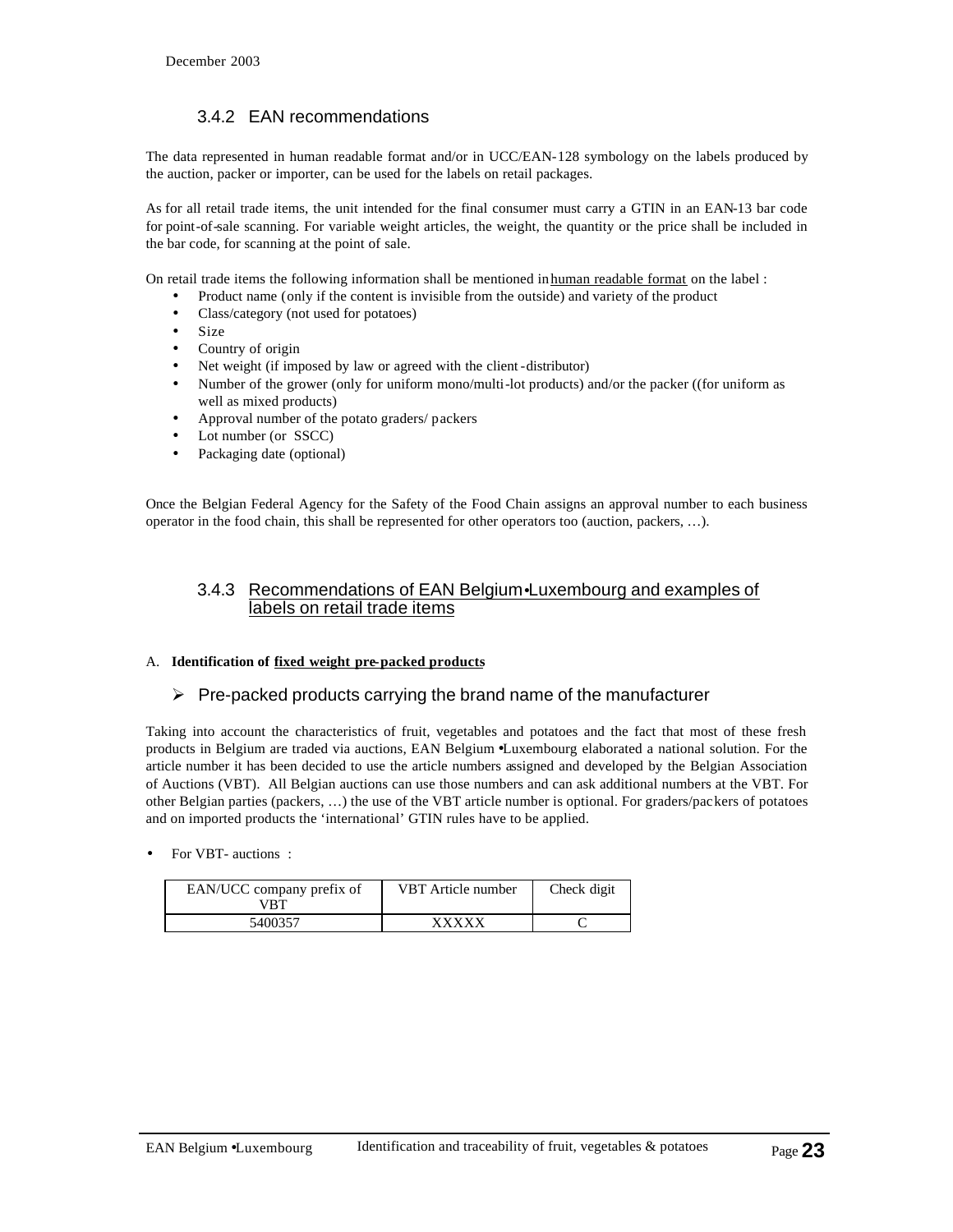December 2003

#### *Example :*



• For other parties :

| EAN/UCC company prefix | Article number<br>(VBT or other) | Check digit |
|------------------------|----------------------------------|-------------|
| 54 M M M M M           | xxxxx                            |             |

*Example 1* :

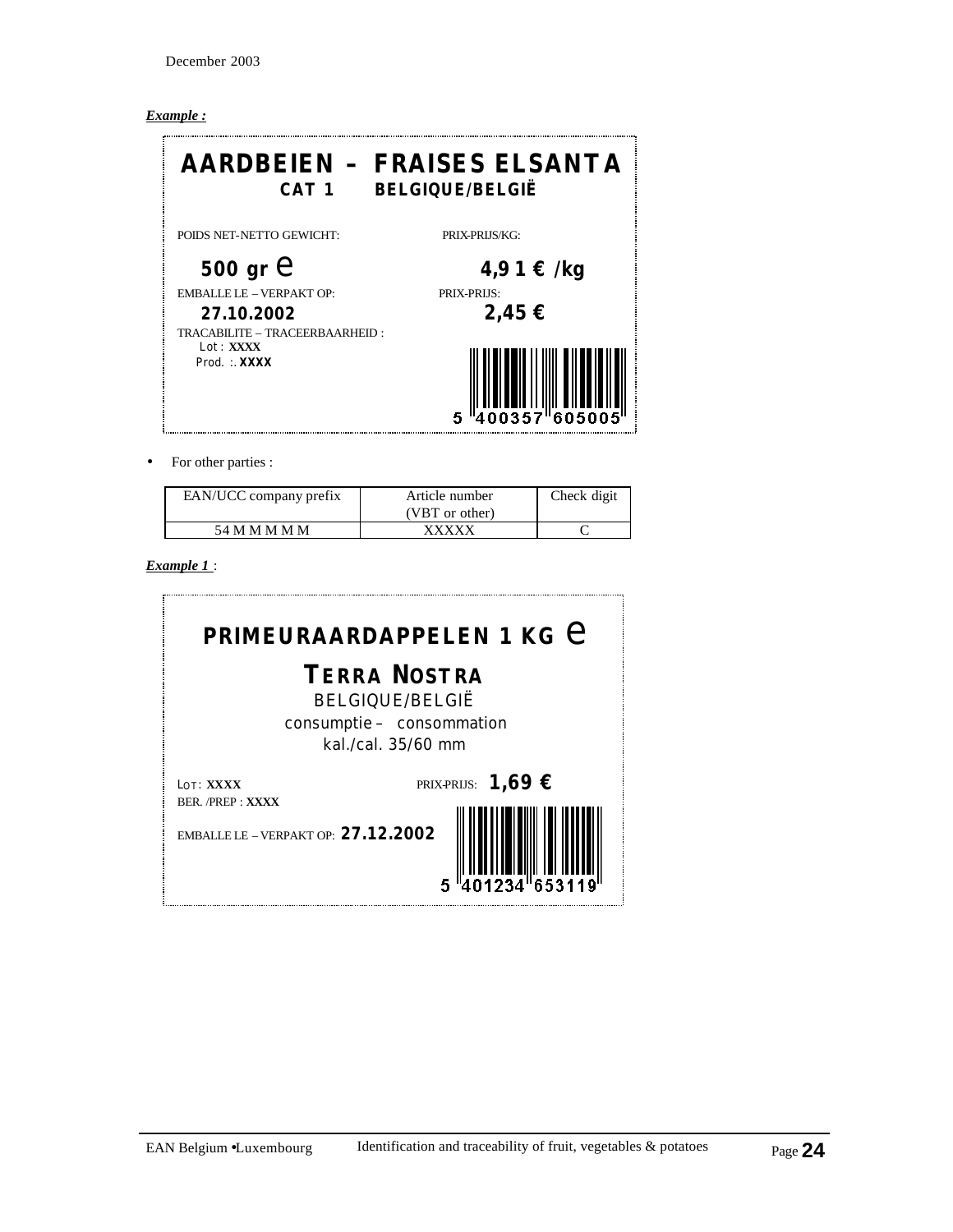#### *Example 2* :



#### $\triangleright$  Pre-packed generic products

In the absence of international guidelines for generic fruit, vegetables and potatoes, EAN Belgium•Luxembourg took the initiative to establish a national solution. For retail trade items of fruit, vegetables and potatoes a national catalogue has been developed. Everybody can consult this catalogue on www.eanbelgilux.be or can ask for a copy at the secretariat of EAN Belgium •Luxembourg.

On fixed weight products the catalogue numbers will be used as follows :

| Prefix | Packaging type and weight $(* 1)$ | National catalogue number | Check |
|--------|-----------------------------------|---------------------------|-------|
|        |                                   | ′* 1                      | digit |
| 540000 |                                   | Ca Ca Ca Ca               |       |

(\*1) Information available on www.eanbelgilux.be or at the secretariat of EAN Belgium•Luxembourg.

#### **B. Identification of variable weight pre -packed products**

#### $\triangleright$  Pre-packed products carrying the brand name of the manufacturer

To encode pre-packed products carrying the brand name of the manufacturer EAN Belgium•Luxembourg has allotted prefixes 295 and 296 to encode the price and prefix 28 to encode the weight. The Belgian Association of Auctions (VBT) centralises all requests for national article numbers from the Belgian auctions.

In this case the article number is assigned by EAN Belgium•Luxembourg and is valid for all the clients of the manufacturer in Belgium and the Grand Duchy of Luxembourg.

The data structure most commonly used is:

| Prefix | National       | Price in $\in$ | $\text{Check}$ |
|--------|----------------|----------------|----------------|
|        | article number | (2 decimals)   | digit          |
| າ ດ ເ  | AA<br>$\Delta$ | FFFF           |                |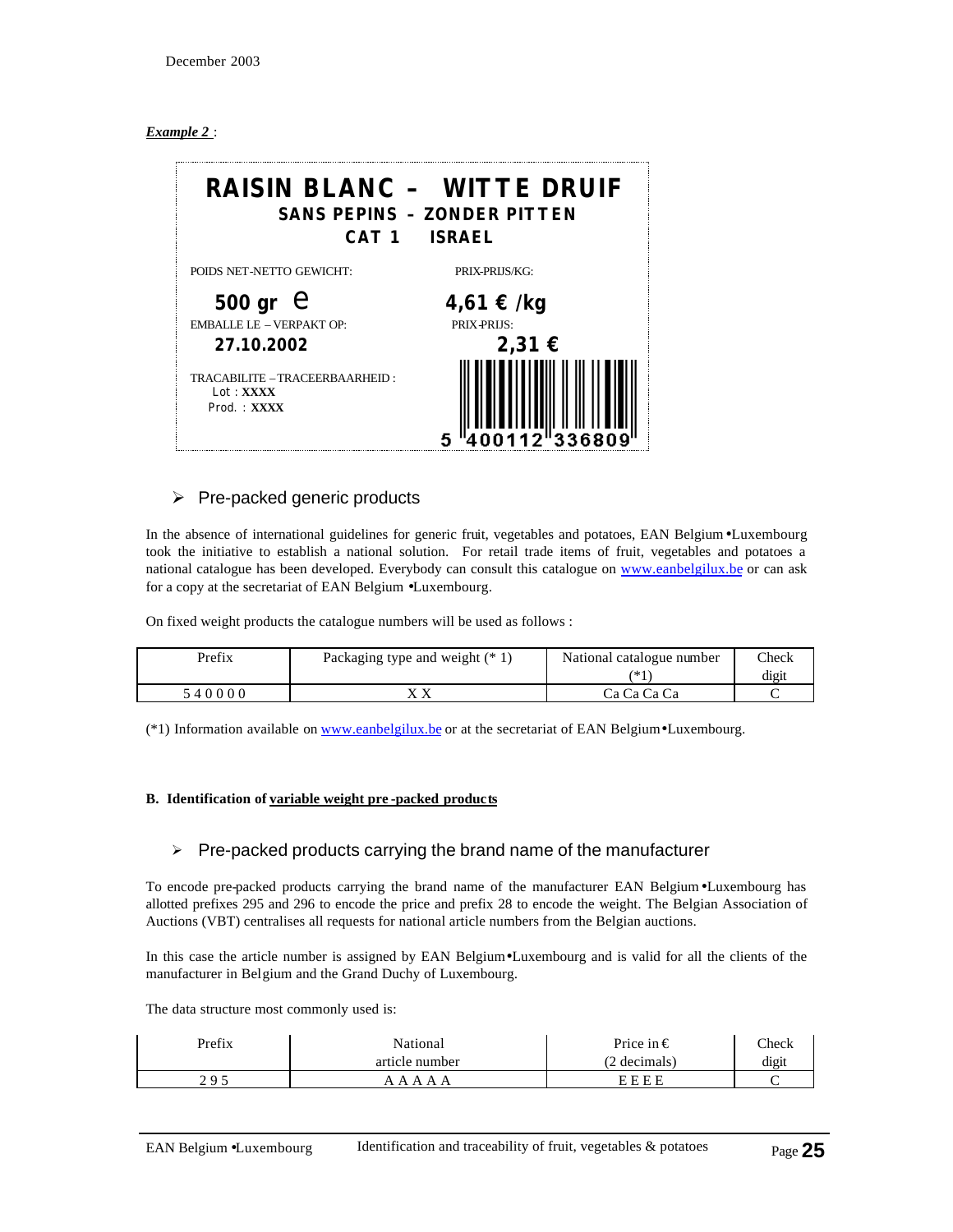#### *Example*:



#### $\triangleright$  Pre-packed products carrying the brand name of the distributor (private label) or products packed in the store

Pre-packed private label products or products packed in the store, are identified by the distributor. EAN Belgium •Luxembourg recommends the following structure :

| $\mathbf{C}$<br>Prefix | number<br>- Article | חי∩<br>ັ | $\sqrt{2}$<br>decimals<br>Price in<br>≠              | $\mathbb{C}$ heck<br>. .<br>(101) |
|------------------------|---------------------|----------|------------------------------------------------------|-----------------------------------|
| <u>_</u>               |                     | ັ        | $\overline{\phantom{0}}$<br>$\overline{\phantom{0}}$ |                                   |

The article number is assigned by the distributor. CP is the price check digit. This structure is only a recommendation, the distributor can also choose for another structure, for which he can use the EAN/UCC prefixes 20 to 27.

*Example 1:*